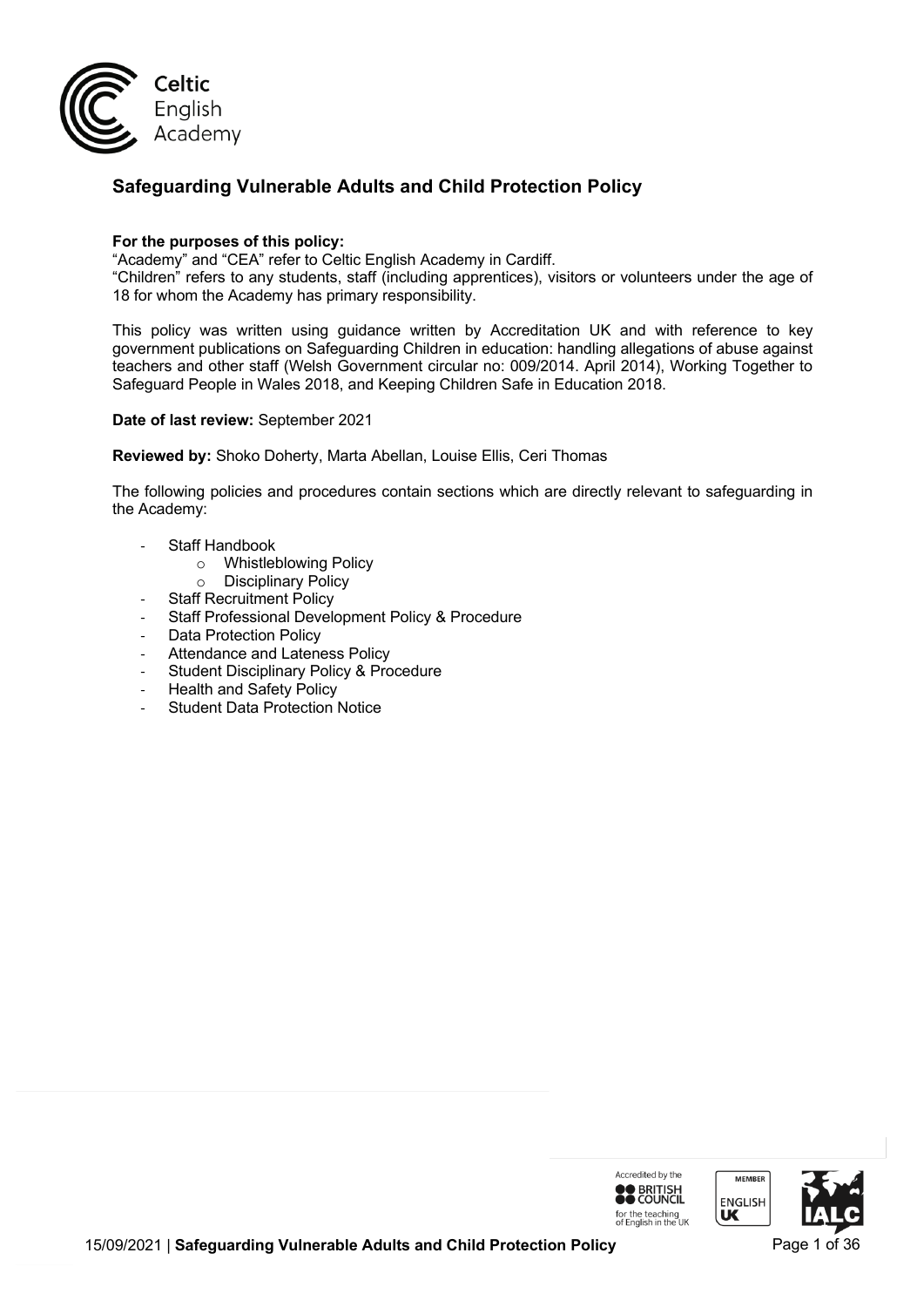

# **TABLE OF CONTENTS**

|                 | PART A: SAFEGUARDING VULNERABLE ADULTS AND YOUNG PERSONS POLICY 5 |  |
|-----------------|-------------------------------------------------------------------|--|
| 1.              |                                                                   |  |
| 2.              |                                                                   |  |
| 3.              |                                                                   |  |
| 4.              |                                                                   |  |
| 5.              |                                                                   |  |
| 6.              |                                                                   |  |
| 7.              |                                                                   |  |
| 8.              |                                                                   |  |
| 9.              |                                                                   |  |
| 10.             |                                                                   |  |
|                 |                                                                   |  |
|                 |                                                                   |  |
|                 |                                                                   |  |
|                 |                                                                   |  |
| $\mathbf 1$ .   |                                                                   |  |
| 2.              |                                                                   |  |
| 3.              |                                                                   |  |
| 4.              |                                                                   |  |
|                 |                                                                   |  |
|                 |                                                                   |  |
| 5.              |                                                                   |  |
| 6.              |                                                                   |  |
| 7.              |                                                                   |  |
| 8.              |                                                                   |  |
| 9.              |                                                                   |  |
| 10.             |                                                                   |  |
| 11 <sup>1</sup> |                                                                   |  |
|                 |                                                                   |  |
|                 |                                                                   |  |
|                 |                                                                   |  |
|                 |                                                                   |  |
|                 |                                                                   |  |





**MEMBER** 

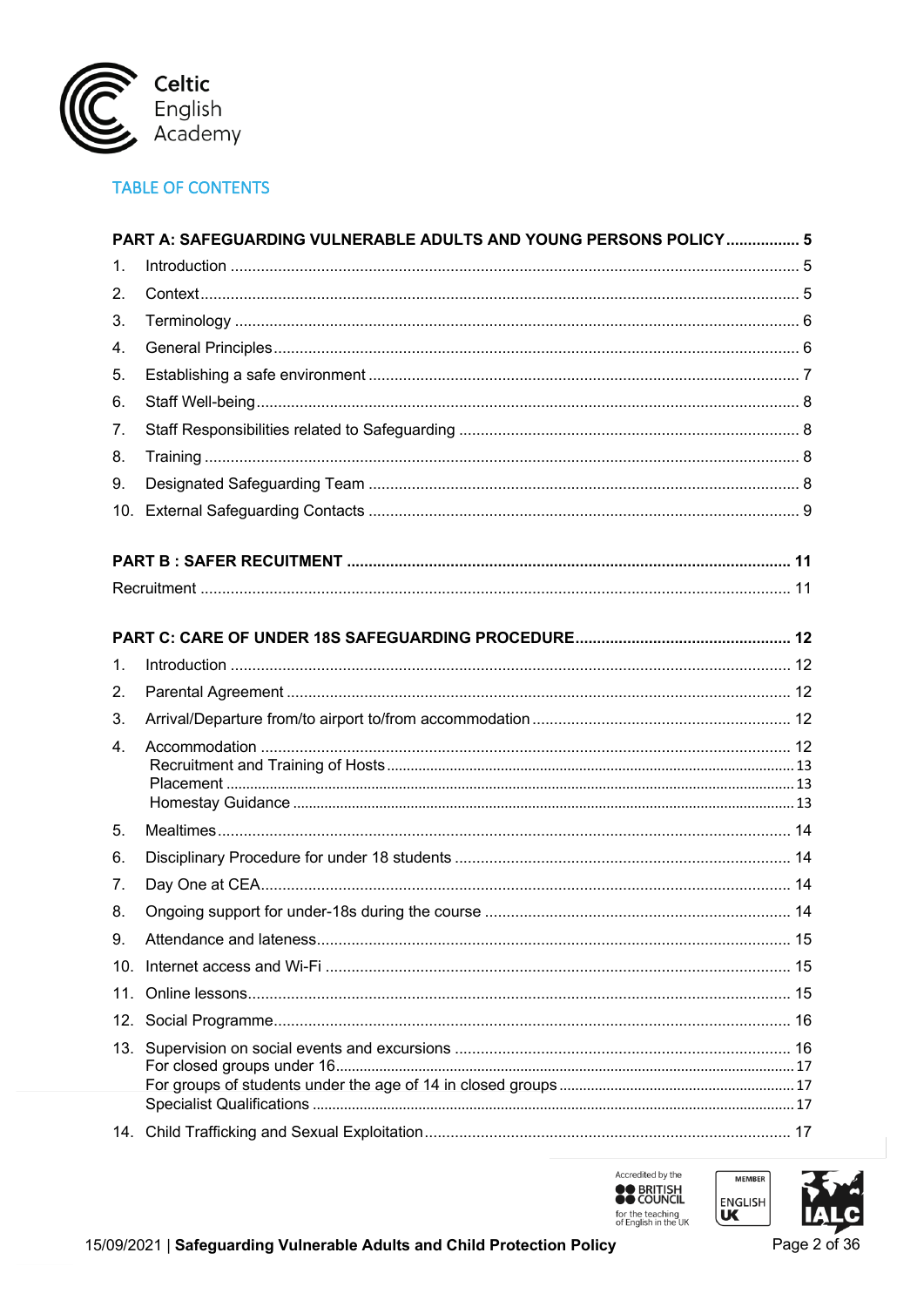

| 1.  |  |  |  |  |  |
|-----|--|--|--|--|--|
| 2.  |  |  |  |  |  |
| 3.  |  |  |  |  |  |
| 4.  |  |  |  |  |  |
| 5.  |  |  |  |  |  |
| 6.  |  |  |  |  |  |
|     |  |  |  |  |  |
| 7.  |  |  |  |  |  |
| 8.  |  |  |  |  |  |
| 9.  |  |  |  |  |  |
|     |  |  |  |  |  |
|     |  |  |  |  |  |
|     |  |  |  |  |  |
| 1.  |  |  |  |  |  |
| 2.  |  |  |  |  |  |
| 3.  |  |  |  |  |  |
| 4.  |  |  |  |  |  |
| 5.  |  |  |  |  |  |
| 6.  |  |  |  |  |  |
| 7.  |  |  |  |  |  |
| 8.  |  |  |  |  |  |
| 9.  |  |  |  |  |  |
| 10. |  |  |  |  |  |
| 11. |  |  |  |  |  |
| 12. |  |  |  |  |  |
| 13. |  |  |  |  |  |
|     |  |  |  |  |  |





Page 3 of 36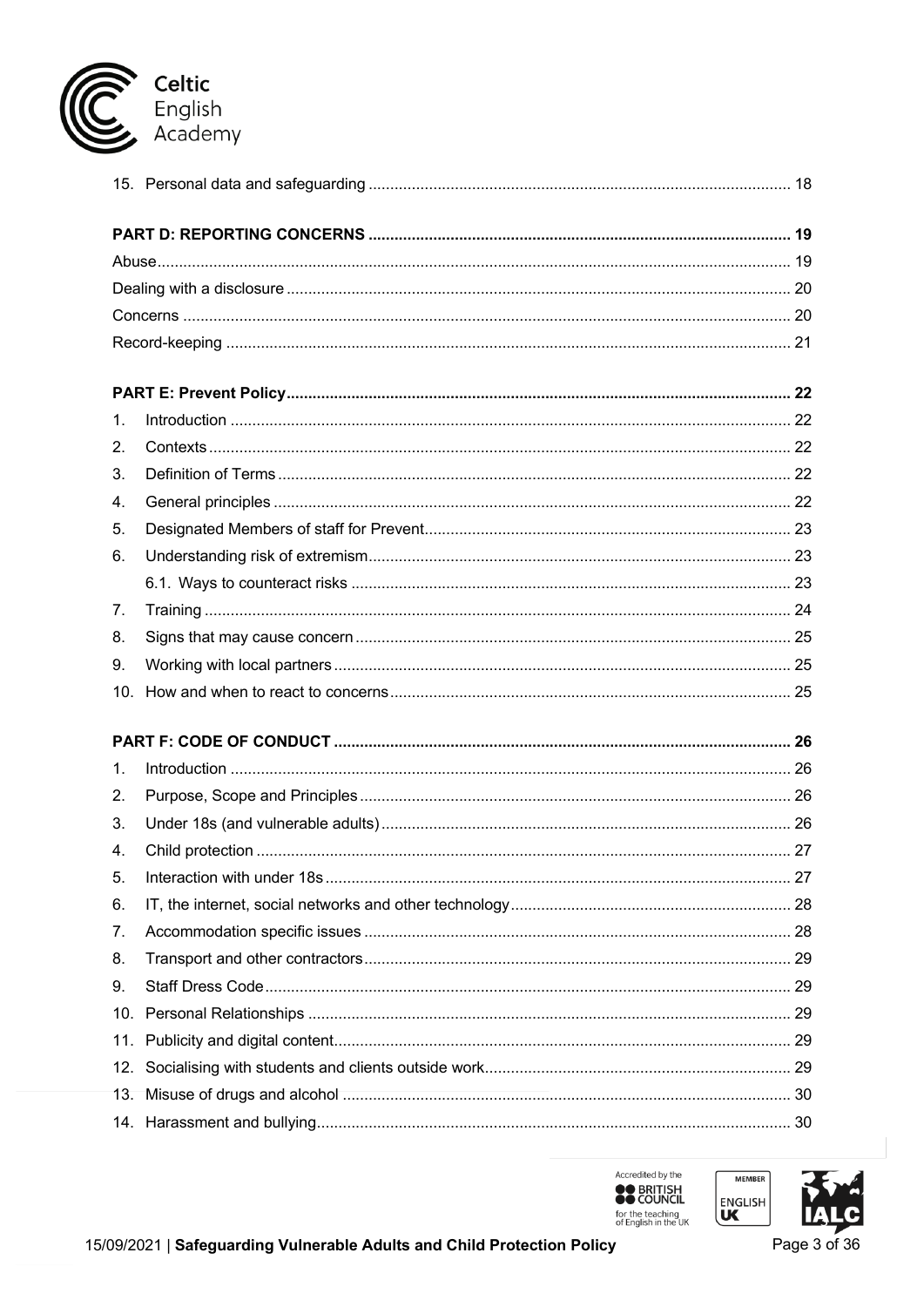

| 2.             |                                                                                                         |  |
|----------------|---------------------------------------------------------------------------------------------------------|--|
|                |                                                                                                         |  |
| $\mathbf{4}$ . |                                                                                                         |  |
| 5.             | Additional provisions in place for students under 13 (or for groups containing students under 13)<br>33 |  |

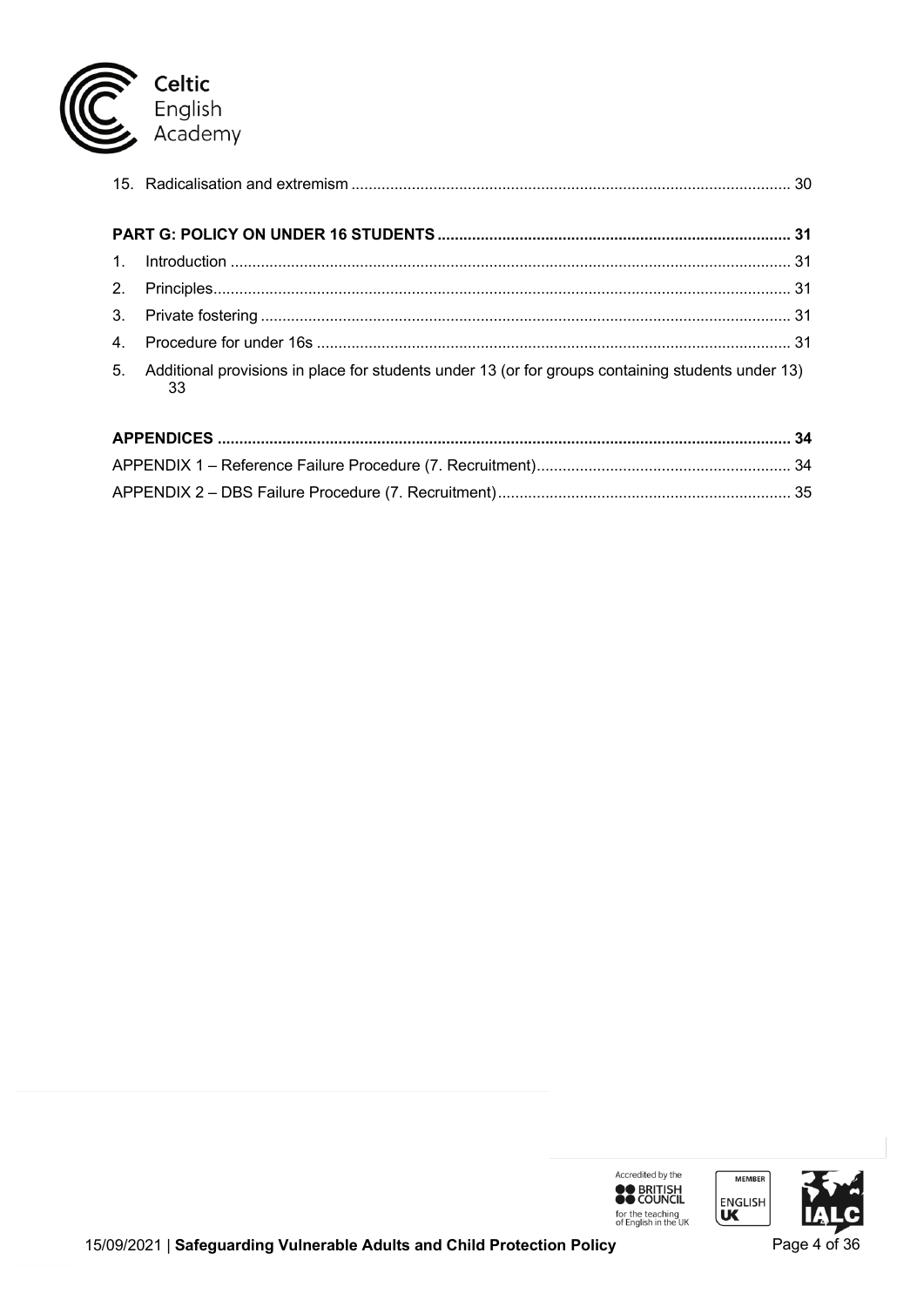

# **PART A: SAFEGUARDING VULNERABLE ADULTS AND YOUNG PERSONS POLICY**

# **1. Introduction**

- Celtic English Academy has a responsibility to provide a safe & healthy learning environment for all students and staff but especially for students under the age of 18 and vulnerable adults.
	- CEA will help keep children and vulnerable adults safe by:
		- o Providing a safe environment for children and vulnerable adults to learn
		- Identifying children and vulnerable adults who are suffering or likely to suffer significant harm and take appropriate action with the aim of making sure they are kept safe.
- CEA is committed to ensuring and promoting the safeguarding of learners who are involved in courses or activities which come under the responsibility of the Academy.
- This Safeguarding Vulnerable Adult and Child Protection Policy deals with the welfare and protection of children, which the Children Act 1989 defines as a person under 18 years of age.
- Our policy applies to all staff working in the school setting, and to all people who have unsupervised access to children in the home setting. CEA aims to ensure that all students aged under 18 & vulnerable adults are protected from potential abuse or harm from hosts, staff, other suppliers or fellow students and that they are safe in all aspects of their interactions with the Academy.
- This policy will be made known to all adults in contact with under 18s through their role with CEA (including employees, homestays, group leaders and sub-contracted workers such as drivers doing airport transfers and excursions). It is expected that all these adults will understand and apply this policy as appropriate to their area of activity, and in particular will report any child protection or safeguarding concerns immediately to a member of the Academy's designated safeguarding team as set out in the procedures below.

### **2. Context**

This policy applies to the main Celtic English Academy (CEA) in Cardiff. Separate safeguarding policies are in place for the CEA Junior Summer Programme held at Bangor University, Bangor.

Most of the students who enrol at the Academy are over the age of 18. However, we do accept 16 and 17-year olds on our adult courses and younger age groups (12+) as part of closed groups with a group leader supervising at a maximum ratio of 1:15. Exceptionally, 15-year old students who come as part of a group may join our adult courses provided a group leader can take responsibility for the student (More information is included in our Policy on Under 16 students).

The Academy is situated in three self-contained Victorian properties on a quiet street in central Cardiff. Extra classrooms are occasionally made use of in Lumis Student Living residence accommodation in the summer which is a 20-minute walk from the Academy. The Academy is close to public transport links including Cathays and Queen Street railway stations (5-minute walk) and bus stops (3-minute walk).

The Academy places students in a range of accommodation, primarily homestay and university student residence. It also makes use of Youth Hostels such as the Urdd in Cardiff Bay. Only students over the age of 18 are offered the option of self-catering residence. Our residence offers students the option of staying in a shared kitchen flat or studio flat and all residence bedrooms have en-suite bathroom.

At CEA, tuition is usually face to face, at the Academy, in classrooms with a teacher. On occasion courses are delivered online for specific courses and one to one zoom lessons especially during Covid-19 pandemic. All aspects of the safeguarding policy and code of conduct apply to staff and students involved in online tuition.



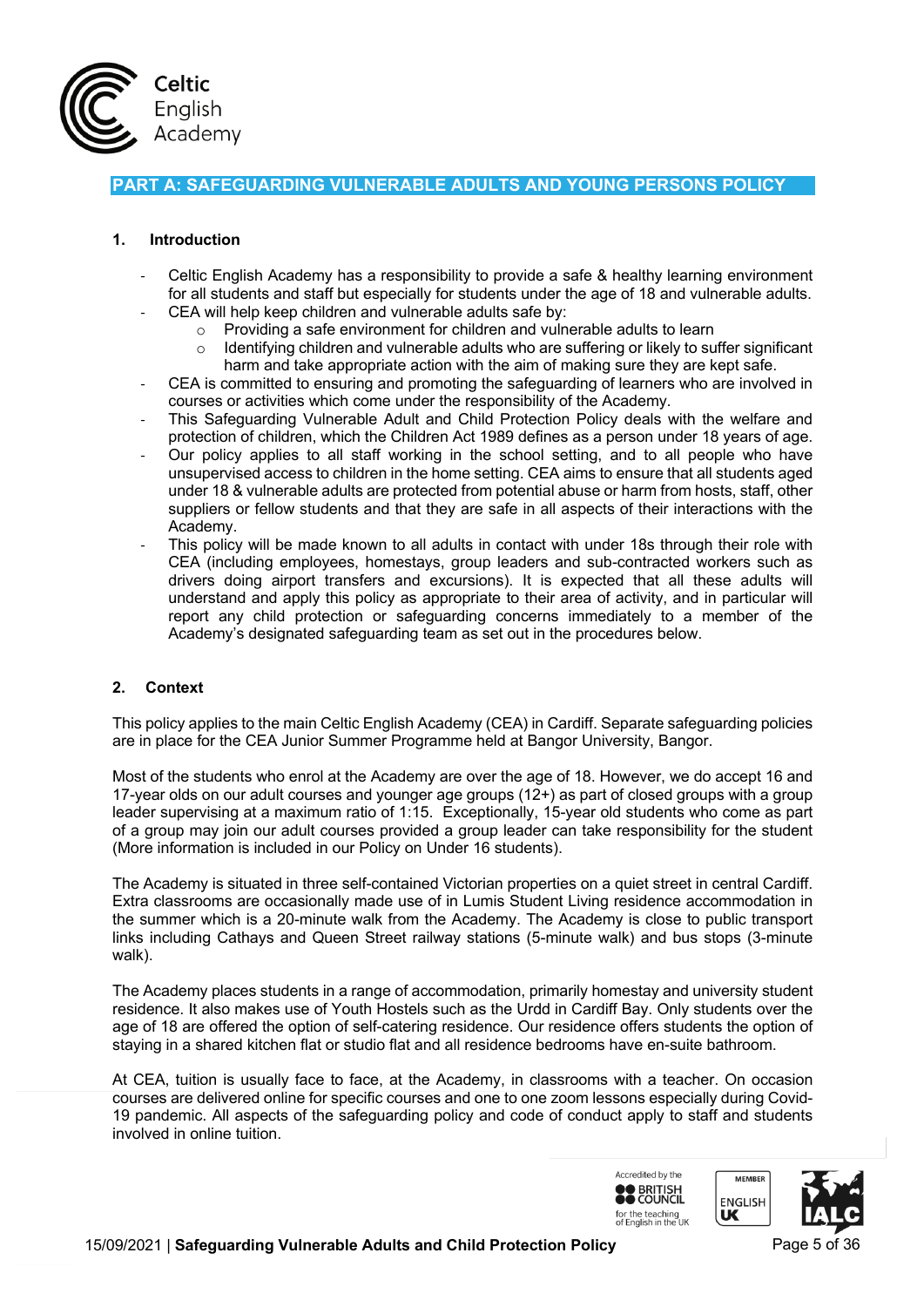

# **3. Terminology**

For the purposes of clarity and accessibility, common terms used in this policy and their acronyms are outlined below.

**Safeguarding** - Safeguarding is an umbrella term; it can apply to children (aged under 18) or vulnerable adults. Safeguarding is the action that is taken to promote the welfare of children and vulnerable adults and protect them from harm.

**Child protection** – A part of safeguarding, this is the need to protect under 18s from direct harmful behaviour, i.e. abuse.

**Under 18s:** Any students who have not yet reached their 18th birthday, irrespective of the age of majority in their home country or the location of the ELT provision. They are deemed to be a minor by law.

**Duty of care** – Duty of care is the moral and legal obligation to ensure the safety and wellbeing of others. This is particularly adults working with under 18s to look after them and to 'protect them from that which is not in their best interests.'

**Vulnerable adult** – A vulnerable adult is a student or visitor to the Academy over the age of 18 who is or may be for any reason unable to take care of him or herself, or unable to protect him or herself against significant harm or exploitation.

Individuals may be considered to be more vulnerable if they have one or more of the following attributes:

- Physical conditions (e.g. sight or hearing impediment, mobility)
- Psychological conditions (e.g. emotional or mental health difficulties)
- Special needs (e.g. dyslexia, behavioural difficulties)
- Low level of English
- Unfamiliarity with local area and local customs

**Designated Safeguarding Lead (DSL)** – Has undertaken Specialist Safeguarding (Level 3) training and has overall responsibility for ensuring CEA meets the aims of this policy at a strategic level.

**Designated Safeguarding Person (DSP)** - Has also undertaken Specialist Safeguarding (Level 3) training and is responsible for managing referrals, training and raising awareness on a day-to-day basis.

**Designated Safeguarding Staff (DSS)** – Have undertaken Advanced Safeguarding (Level 2) for Designated Staff and are responsible for raising awareness on a day-to-day basis.

**Local Safeguarding Children's Board** - Responsible for ensuring effective safeguarding services within every local authority. LSCB website provides contact details, for e.g. Children's Social Care for concerns about children and the Local Area Designated Officer (LADO) for allegations about staff.

### **4. General Principles**

- **a.** We believe that all our students, especially children and vulnerable adults, should be safe and protected in the Academy and that their welfare and well-being is of paramount importance. In delivering our duty of care, the Academy will endeavour to act in the best interests of the child or vulnerable adult.
- **b.** We aim to create an environment where students and staff feel safe and protected where they are listened to and their views respected.

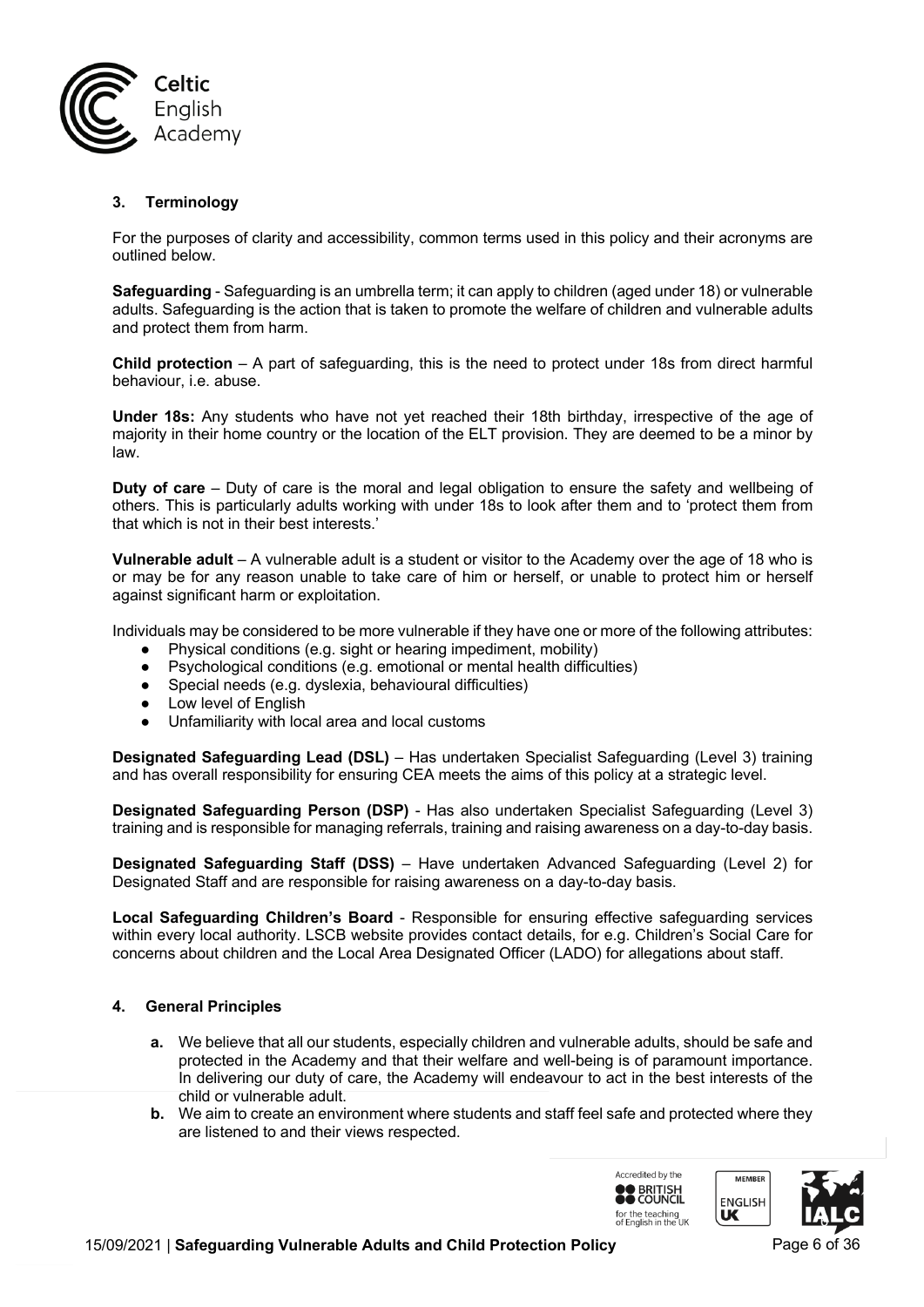

- **c.** All staff at the Academy have a responsibility in relation to safeguarding and promoting the welfare of all students but especially children and vulnerable adults, and for ensuring that they are protected from harm and to follow the Academy's policies and procedures.
- **d.** We will respect the decisions made by our students about their own safety and well- being unless this is in conflict with our statutory duties.
- **e.** Our safeguarding policies will take into account the specific needs of international students in the United Kingdom and the local environments of Cardiff.

#### **There are three main elements to our policy:**

- establishing a safe environment in which all our students including young people and vulnerable adults can learn and develop
- ensuring we practise safe recruitment in checking the suitability of staff and homestay providers to work with young adults, vulnerable adults and children
- developing and then implementing procedures for identifying and reporting cases, or suspected cases, of abuse and inappropriate behaviour.

#### **5. Establishing a safe environment**

We recognise that because of the day-to-day contact with children, young persons and vulnerable adults, Academy staff are well placed to observe the outward signs of abuse.

The Academy will therefore:

- establish and maintain an environment where all students feel secure, are encouraged to talk, and are listened to.
- ensure students know that there are members of staff in the Academy who they can approach if they are worried
- ensure we have designated staff at the Academy who will have delegated responsibility for general issues to do with the welfare of students under the age of 18, young persons and vulnerable adults and a Designated Safeguarding Lead who is at senior level and will act as the point of contact and information for any child protection issue.
- ensure staff, and Designated Safeguarding Leads and Persons receive appropriate training and support for their roles.
- ensure every member of staff with significant contact with children, young persons and vulnerable adults (including temporary staff and volunteers) knows the name of the designated persons responsible for child protection and welfare and undergoes (Basic) Level 1 Child Protection training as part of induction procedures and then annual refresher training.
- ensure all staff and volunteers with significant contact with children understand their responsibilities in being alert to the signs of abuse and responsibility for referring any concerns to the designated person responsible for child protection.
- Persons at risk (for example a student with special educational needs or a disability) will be identified to staff on a need to know basis when the information comes to the Academy's attention.
- ensure the premises are secure through secured and entry systems at the front to discourage access by people who should not be on the premises. These entry points and common areas will be monitored and recorded by CCTV.



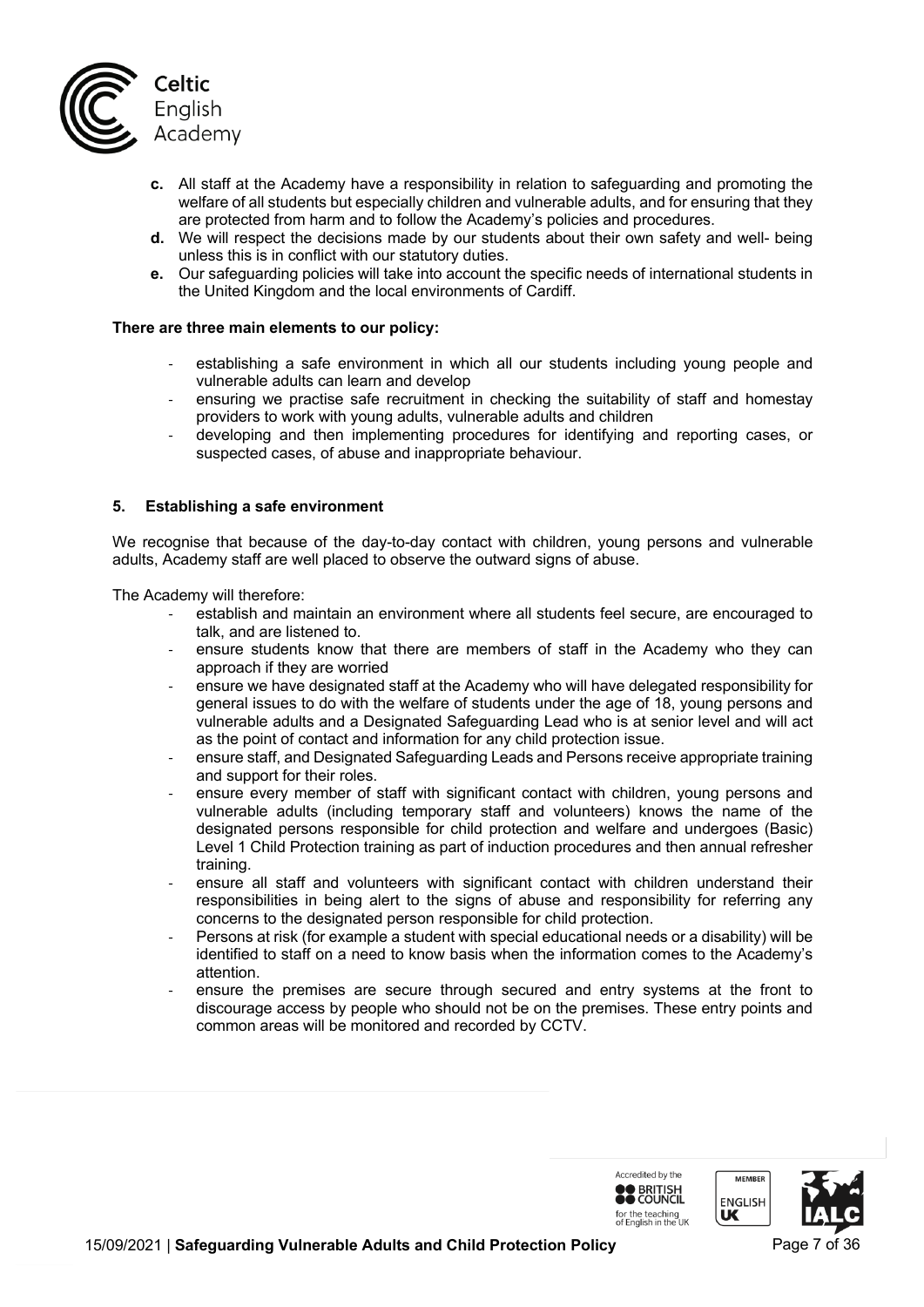

#### **6. Staff Well-being**

CEA has a responsibility to provide a safe environment for staff also. In addition to ensuring the Academy environment is safe and secure, CEA has a responsibility to ensure staff are aware of measures to safeguard themselves when outside the Academy premises:

- All staff attending or leading excursions with students sign to confirm they have received, read and understood the risk assessment for the activity they are leading
- All staff visiting homestay hosts are requested to:
	- arrange visits in daylight where possible
	- leave a record of who they have arranged to meet, when and where inform the host that the appointment is in the academy's google calendar
	- carefully observe and asses the premises before entering and take a mobile phone
	- not to go upstairs or downstairs in front of the host
	- inform the host that they are expected to call their line-manager once the visit ends

### *All staff are advised to seek immediate support from their line manager if they believe there is any risk to personal safety while performing Academy duties.*

#### **7. Staff Responsibilities related to Safeguarding**

All staff are responsible for safeguarding under 18s and vulnerable adults, and to aid them in this they are all trained in Basic Safeguarding Awareness. As part of the staff induction, all staff are made aware of the need to report any concerns or allegations and who the current designated safeguarding staff are within the Academy.

At least three staff within the Academy are trained to Specialist level (Level 3) at any one time to ensure there is always cover in the case of absence.

### **8. Training**

CEA will make sure that staff and homestay providers receive the appropriate training for their posts.

- The Organisational Development and Communication Manager is responsible for organising external training.
- The Operations Manager is responsible for organising internal refresher training.
- The Accommodation Officer is responsible for ensuring all new homestay hosts are trained in Safeguarding Basic Awareness and that this is renewed annually.

#### **9. Designated Safeguarding Team**

- **a.** The Chief Executive Officer has overall responsibility for child welfare, protection and safeguarding at senior management level which will be delegated on a day-to-day basis
- **b.** The designated members of staff with day-to-day responsibility for welfare will normally be the Operations Team and Academic Management team



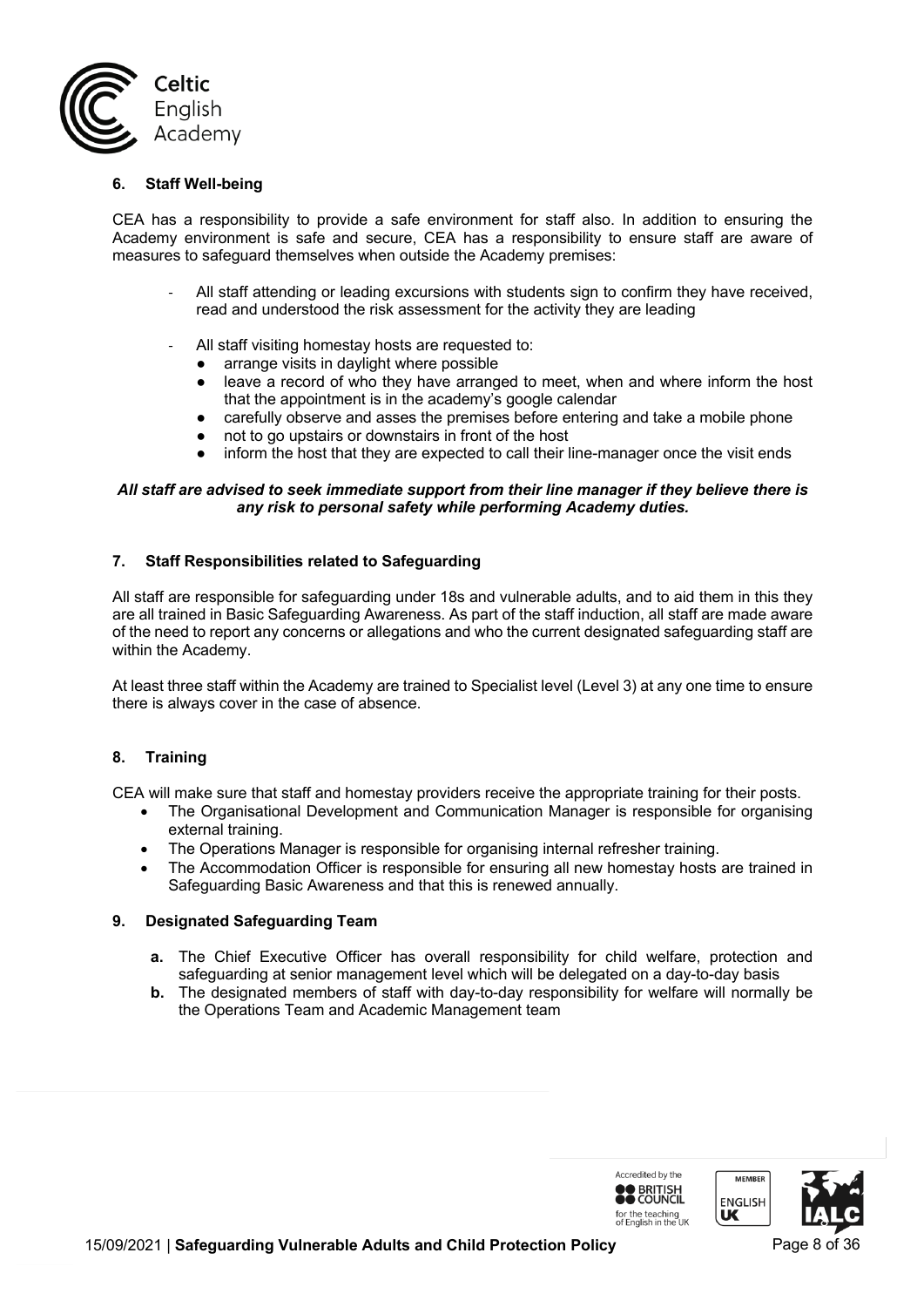

| <b>Senior Manager with</b><br>overall responsibility                                       | <b>Designated</b><br><b>Safeguarding Leads</b><br>(DSL)                                         | <b>Designated Safeguarding Staff (DSS)</b><br><b>SAFEGUARDING ADVANCED L2</b> |                                                                                                |
|--------------------------------------------------------------------------------------------|-------------------------------------------------------------------------------------------------|-------------------------------------------------------------------------------|------------------------------------------------------------------------------------------------|
| <b>SAFEGUARDING</b><br><b>SPECIALIST L3</b>                                                | <b>SAFEGUARDING</b><br><b>SPECIALIST L3</b>                                                     |                                                                               |                                                                                                |
| Shoko Doherty<br><b>Chief Executive Officer</b><br><b>OVERALL</b><br><b>RESPONSIBILITY</b> | Marta Abellan<br><b>Operations Manager</b><br><b>DSL - ADULTS</b>                               | Carla Morgan<br><b>Accommodation</b><br><b>Officer</b>                        | Emelyne Burkhard<br>Organisational<br>Development &<br><b>Communications</b><br><b>Manager</b> |
|                                                                                            | <b>Louise Ellis</b><br><b>Assistant Director of</b><br><b>Studies</b><br><b>DSL – JUNIORS</b>   | Elodie Mallet<br><b>Marketing &amp; Student</b><br><b>Support Officer</b>     | Helen Lunney<br><b>Assistant Director of</b><br><b>Studies</b>                                 |
|                                                                                            | <b>Grant Hubbard</b><br><b>Groups &amp; University</b><br><b>Manager</b><br><b>DSL – GROUPS</b> | Joshua Nixon<br><b>Finance &amp; Student</b><br><b>Support Officer</b>        | Andrew Bodgin<br><b>Senior Teacher</b>                                                         |
|                                                                                            | Ceri Thomas<br><b>Director of Studies</b>                                                       |                                                                               |                                                                                                |

In the absence of one of the DSLs, the Director of Studies assumes her/his responsibilities.

Weekly meetings are held on Wednesdays between the Designated Safeguarding Lead and the Academic Management team to discuss any ongoing student welfare and safeguarding issues. Quarterly meetings are held with the Designated Safeguarding Team to review the Academy's Safeguarding Policy and Procedures. Staff have the opportunity to bring up Safeguarding concerns in their weekly staff meetings on Monday and are encouraged to speak to the DSL or DSP at any time if they have a concern or are unsure about anything connected to Safeguarding.

### **10. External Safeguarding Contacts**

### **Regional Safeguarding Board: Cardiff and Vale of Glamorgan**

Tel: 029 2233 0880 / 029 2233 0883 Email: cardiffandvalersb@cardiff.gov.uk Consists of:

- Cardiff and Vale Regional Safeguarding Children's Board (RSCB)
- Cardiff and Vale Regional Safeguarding Adults' Board (RSAB)

### **Local Safeguarding Children's Board (LSBC): Cardiff Children's Services**

Tel: 02920 536 490 (Press 3 to register a 'Significant concern about the safety of a child or young person')

Out of hours Emergency Duty Team: 029 2078 8570

### **Local Safeguarding Adults Board (LSAB)**

Vale of Glamorgan Adult Services: 01446 700111

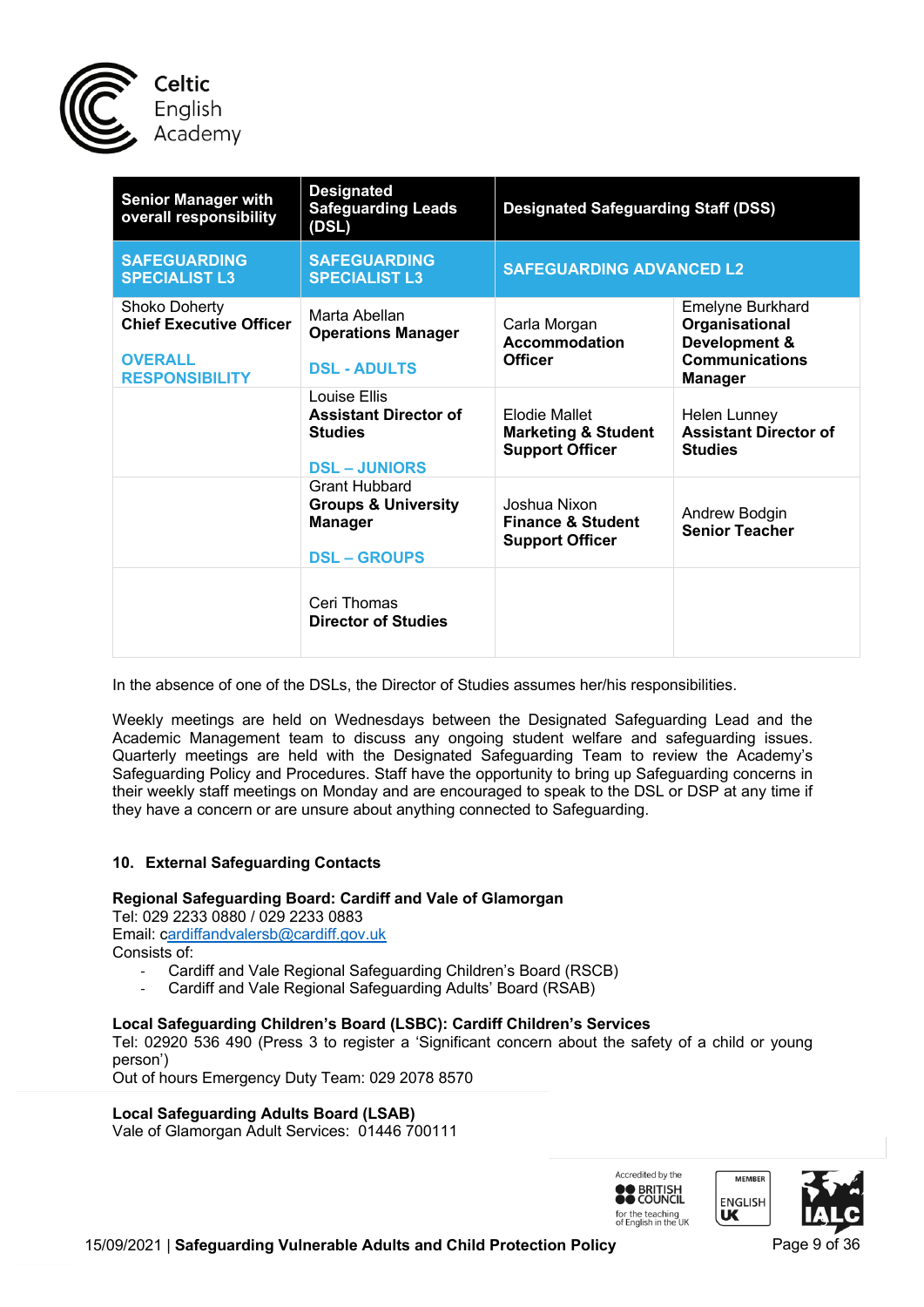

Cardiff Multi-Agency Safeguarding Hub (MASH): 02920 338439 Out of Hours: 02920 788570

# **NSPCC's Contact Details (if cannot contact LSCB or not satisfied with LSCB's advice):**

Name: NSPCC - National Society for the Prevention of Cruelty to Children Tel: 0808 800 5000

### **Disclosure and Barring Services**

Tel: 01325 953795 Forms and Guidance: https://www.gov.uk/government/publications/dbs-referrals-form-and-guidance

**Cardiff Central Police Station** King Edward VII Avenue, Cardiff. CF10 3NN. Open 8.00am - 6.00pm, 7 days a week. Tel: 02920 222111 **Emergency** 999

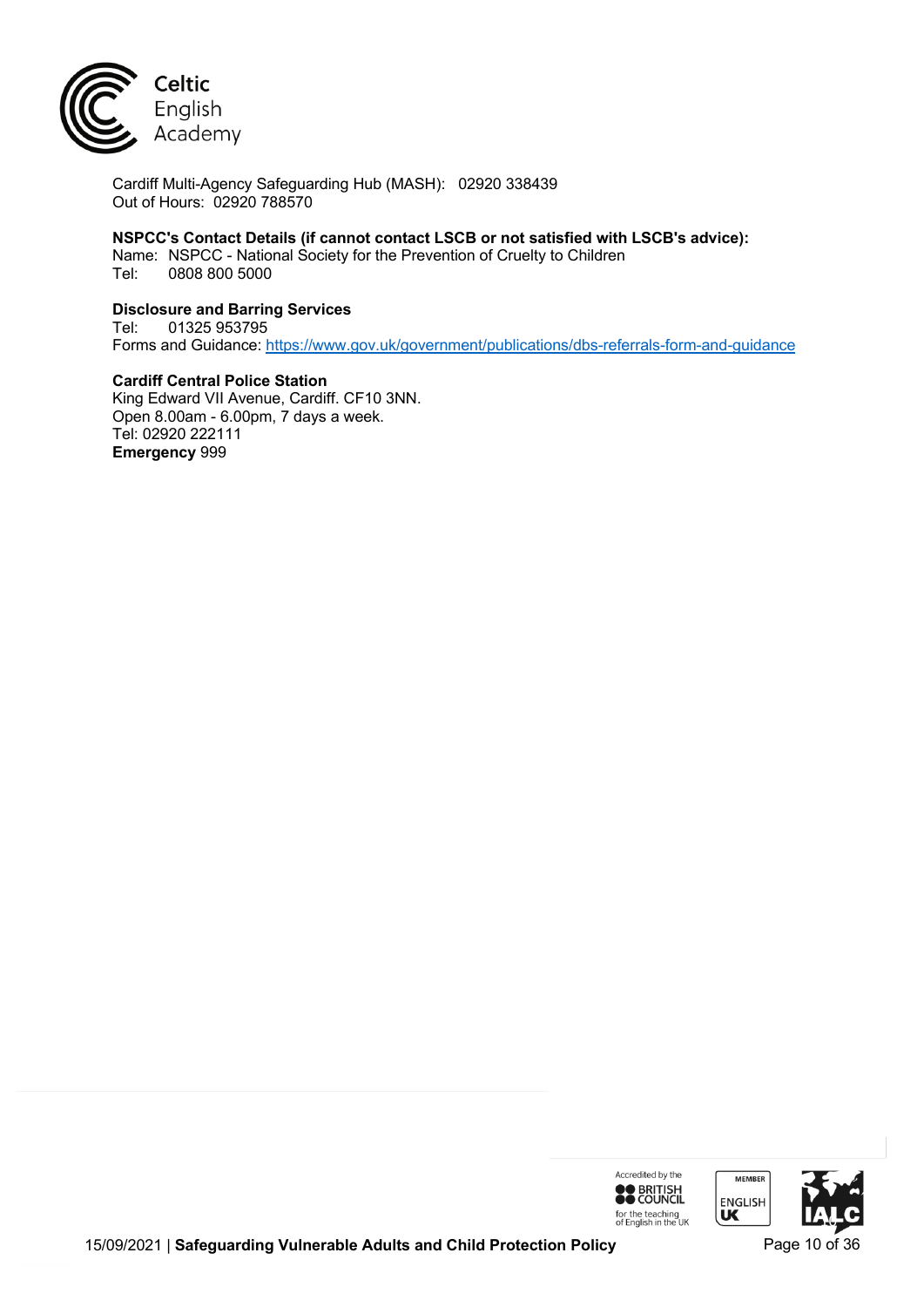

# **PART B : SAFER RECUITMENT**

### **Recruitment**

CEA will ensure safe recruitment practices are always followed.

- **a.** With regard to employment of administration and teaching staff, these measures will include requesting a DBS disclosure for all staff and requiring written references.
- **b.** In the instance that unsatisfactory or concerning references are returned, or a DBS fails the following procedures will be used - Reference Failure Procedure (Appendix 1) and DBS Failure Procedure (Appendix 2)
- **c.** With regard to homestay accommodation providers who host under 18s, these measures will normally require:
	- a valid DBS disclosure within the last 3 years covering each member of the household
	- an initial inspection and subsequent annual inspections of homestay providers' facilities and the gathering of regular feedback from students
	- homestay hosts who accept under 18s to undertake initial safeguarding training with CEA Accommodation Officer on recruitment and complete annual training refreshers during their annual revisit.
- **d.** With regard to service providers (e.g. tour providers, taxi/coach companies), these measures will include requiring an annual declaration and written evidence that their staff have undergone satisfactory DBS disclosure within the last 3 years.

**THE ACADEMY WILL REQUIRE ETOS/SCHOOLS OR GROUP LEADERS ACCOMPANYING GROUPS WITH STUDENTS UNDER THE AGE OF 18 TO PROVIDE CONFIRMATION OR EVIDENCE THAT THE GROUP LEADERS HAVE CURRENT POLICE GOOD CONDUCT CERTIFICATES OR SIMILAR FROM THEIR COUNTRY OF ORIGIN.**



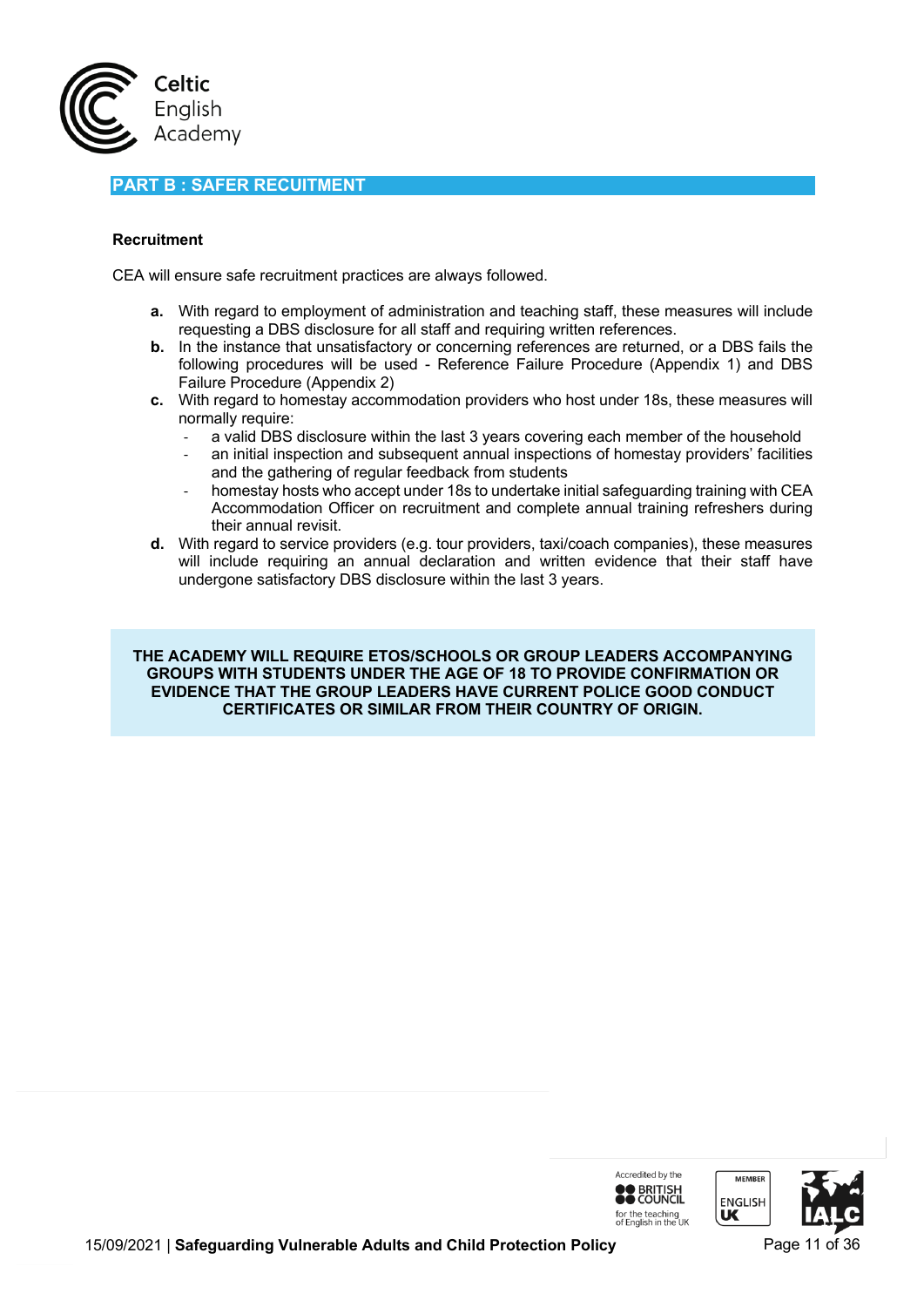

**PART C: CARE OF UNDER 18S SAFEGUARDING PROCEDURE**

# **1. Introduction**

Celtic English Academy's courses are primarily aimed at adults aged over 18 but we welcome students aged 16 and 17 on adult courses, tailor-made programmes to closed groups as well as our Junior Summer/Winter Programme in Cardiff. We also welcome students aged under 16 (please see the Policy on Students Under 16). Celtic English Academy has a responsibility to provide a safe & healthy learning environment for all our students and staff but especially for students under the age of 18. This document describes how we care for students aged under 18 but it should be noted that:

- CEA does not provide 24-hour supervision
- students under the age of 18 will study in classes with adults
- students will travel between homestay and academy unsupervised
- students will be unsupervised outside lesson times and the time spent at homestay

Prior to booking the course, under 18 students (and their parents) are made aware of the level of supervision and the extent of CEA's responsibility. On arrival students are given guidelines appropriate to their age, level, course type etc, regarding what they may do outside of scheduled class or activity time and without supervision. (e.g. CEA's Under 18s Policy and Procedure, Student Welcome Packs, Induction and Parental Consent, weekly social programme).

### **2. Parental Agreement**

Before arrival at CEA, we require the parents/guardian and students aged under 18 to sign and send to CEA a "Parental Agreement" to confirm that they understand the systems and rules that we have in place for the welfare of under 18s and the level of supervision that we provide for under 18s.

### **3. Arrival/Departure from/to airport to/from accommodation**

We strongly advise all parents/guardians of students under 18 to arrange a taxi transfer from/to the airport on arrival and departure.

All students must travel with a completed Parental Consent to Travel form signed by their parents/guardians.

CEA arranges all taxi transfers with a local taxi driver/company who provide an annual declaration that the drivers they use have had a satisfactory DBS check and the vehicles they use all comply with legal requirements.

### **4. Accommodation**

In the case of students under 18, we normally require that they stay in full board homestay accommodation.

Alternative arrangements where the student will have adult supervision, such as staying with a family friend, will be accepted provided we have written confirmation of the arrangements from the parents at the time of the enrolment. We would not expect individual students aged under 18 to stay unsupervised in a hotel or guest house.

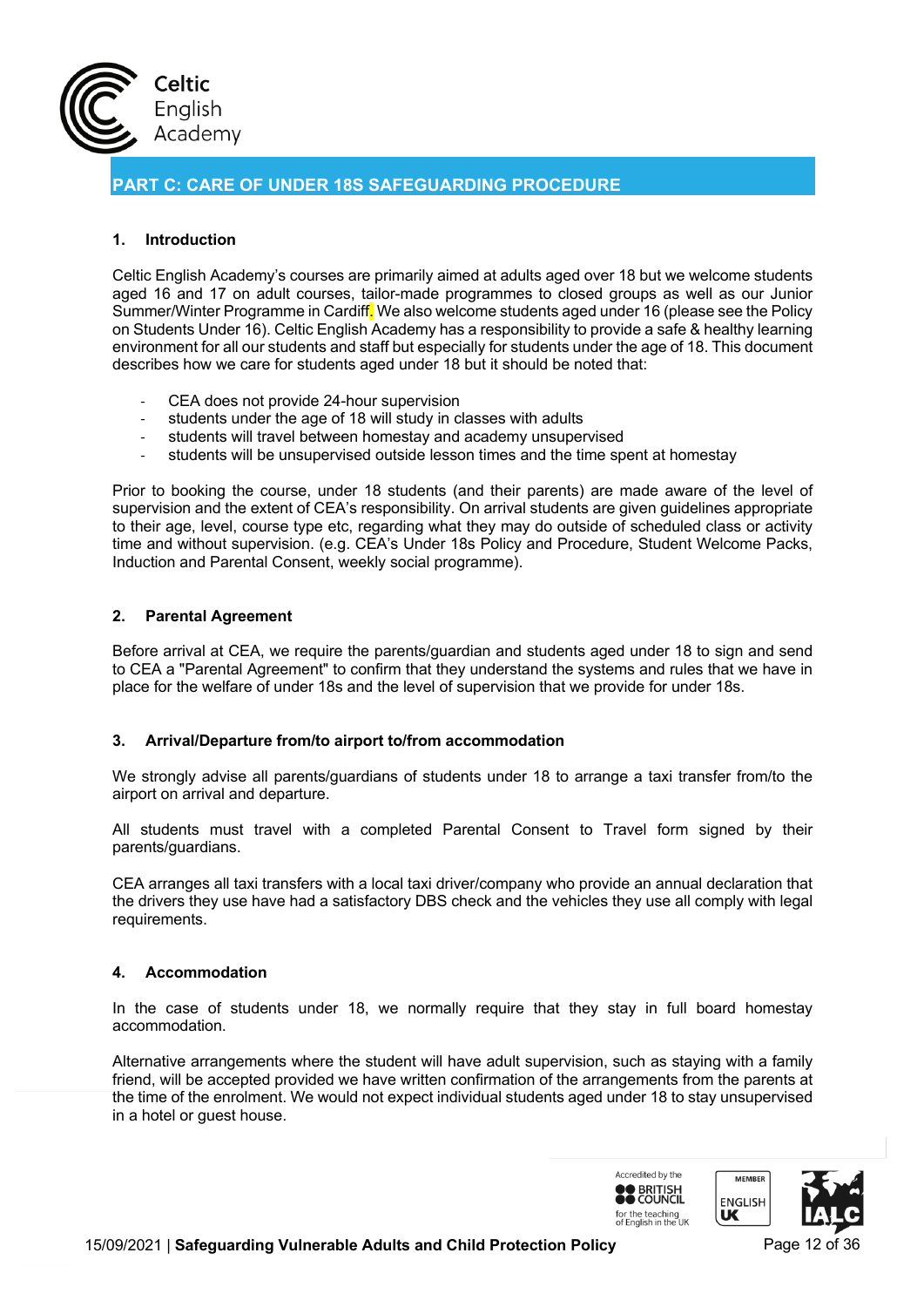

### **Recruitment and Training of Hosts**

CEA will normally only place a student under 18 in a homestay following an initial inspection by our Accommodation Officer and a satisfactory DBS (Disclosure and Barring Service) check on each member of the household. The lead homestay member is also required to sign an annual declaration covering all adult members of the family stating that they accept and understand CEA's homestay agreement.

When recruited, homestays who host under 18s will undergo initial CEA safeguarding and Prevent training from the Accommodation staff who will also check understanding of key points of CEA policy and procedure. CEA requires all hosts to complete online Level 1 safeguarding and Prevent training.

They will also be visited by a member of the Accommodation staff annually. During the revisit, the Academy will check any change in circumstances for the host and also offer refresher training on safeguarding and Prevent.

#### **Placement**

CEA tries to match students to homestays that take account of their needs (e.g. allergies, sex, diet, cultural background, length of stay) and considering factors such as distance from Academy, proximity to other students, bus routes, well-lit roads , local area (pubs in area etc.), as appropriate

Students will be placed in a single room, unless travelling with a friend of the same sex and similar age in which case twin room accommodation may be possible. In summer, unless otherwise requested, and subject to availability, we will normally place a student enrolled to Junior Summer Programme in a twin room with another student of the same gender and a similar age but different first language. The benefit of this is that they can travel together to the Academy on public transport, or on foot or a lift from the homestay. If such a student is placed in a single homestay room, he/she will be placed close to other students so they can travel back together.

CEA will avoid placing 16-and 17-year old children in homestay accommodation which has other guests aged 18 and over in it. If this is unavoidable the Accommodation Officer will take into consideration differences in ages, background and sex.

CEA will not place under 16 and 18+ students in the same homestay accommodation at the same period.

#### **Homestay Guidance**

- The student should be treated as part of the host's family and they eat together in the evening
- There must always be a responsible adult at home overnight.
- Student curfews are risk assessed according to local factors, time of year and supervision. Normally, a student who is 16 or 17 will be required to return home by 22.00 every night. Students under the age of 16 are normally required to be home by 21.00. If any students are accepted under the age of 13, they are not normally allowed to stay out unsupervised after academy. Our homestays have been asked to contact the academy if this rule is broken.
- The student must provide written permission from their parents 1 week beforehand should they wish to stay out overnight or go on an overnight trip. A specific form is required, signed by the parents which includes the contact details of where they will be staying. Any overnight stay

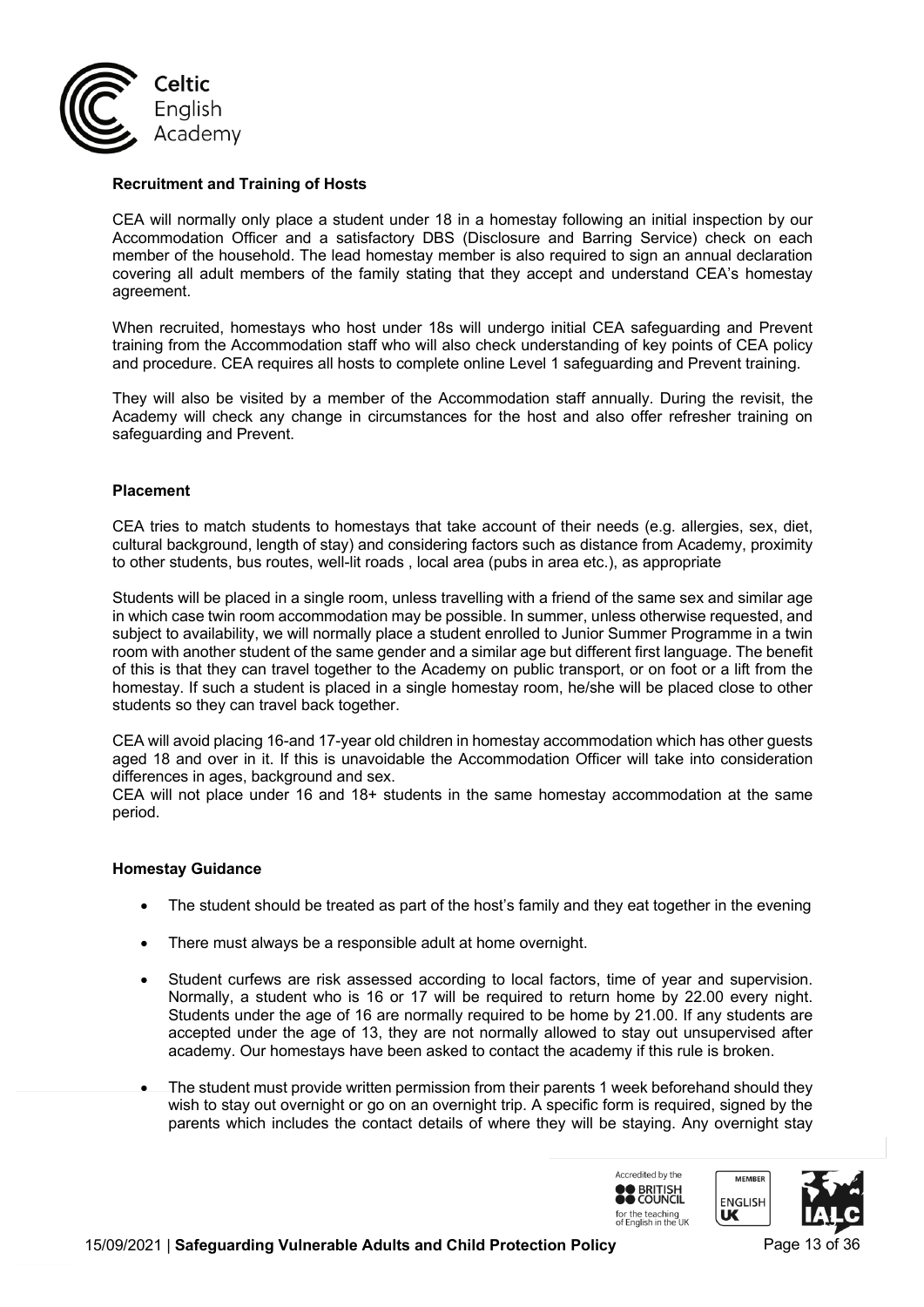

away from homestay or day trip away from the town/city must be approved by the academy's safeguarding team in writing.

# **5. Mealtimes**

Homestays provide breakfast and dinner every day and under 18 students are usually required to book full-board and will receive a packed lunch provided from their homestay. Alternative lunch arrangements may be put into place for groups with lunches being provided by an outside caterer.

#### **6. Disciplinary Procedure for under 18 students**

In the event that an under 18-student does not adhere to the rules of the school, the following steps will be taken.

CEA will initially speak to the student about minor breaking of the rules. CEA will inform the parents in the case that the student is regularly not abiding by the agreed terms of the Parental Agreement, or immediately in the case of a serious breaking of the rules.

If any student under 18 receives a written warning about their behaviour, their parent/guardian will be informed. If a student under 18 is required to leave the academy, the academy will make appropriate arrangements for their safe return to their country (at their parents' expense).

### **7. Day One at CEA**

After an initial test supervised by DoS/ADoS, CEA provides a full induction for new students that includes a tour of the building, Health & Safety Information and introduces key staff (e.g. Accommodation & Welfare, social organiser). Under 18s specifically:

- are made aware who they should talk to if they have a problem or need help
- are given an CEA student card which includes the Academy's emergency number which we ask they immediately add to their mobile phone
- are given our "Information for Under 18 booklet which contains advice, emergency contact information and a reminder of curfew times
- complete an Enrolment Form to double-check that we have up-to-date contact details for parents/guardians

### **8. Ongoing support for under-18s during the course**

- The Academy's emergency number will be made known to all students under 18, and the parents or legal guardians of students under the age of 18. The Academy will obtain a 24-hour emergency number for the parent or legal guardian of any student under the age of 18.
- All registers include the ages of students so that teachers are aware of students aged under 18 in their class and provide necessary support as required. Under 18 students are highlighted in yellow.
- If a student under 18 is ill or requires medical treatment, the Academy will arrange for an appropriate person to accompany the student to the doctor or other medical professional (as appropriate).
- Where possible closed classes with under 16s will be placed separately from adult students, in a different building or on a different floor.
- Under 16s will also have different breaktimes to adult students

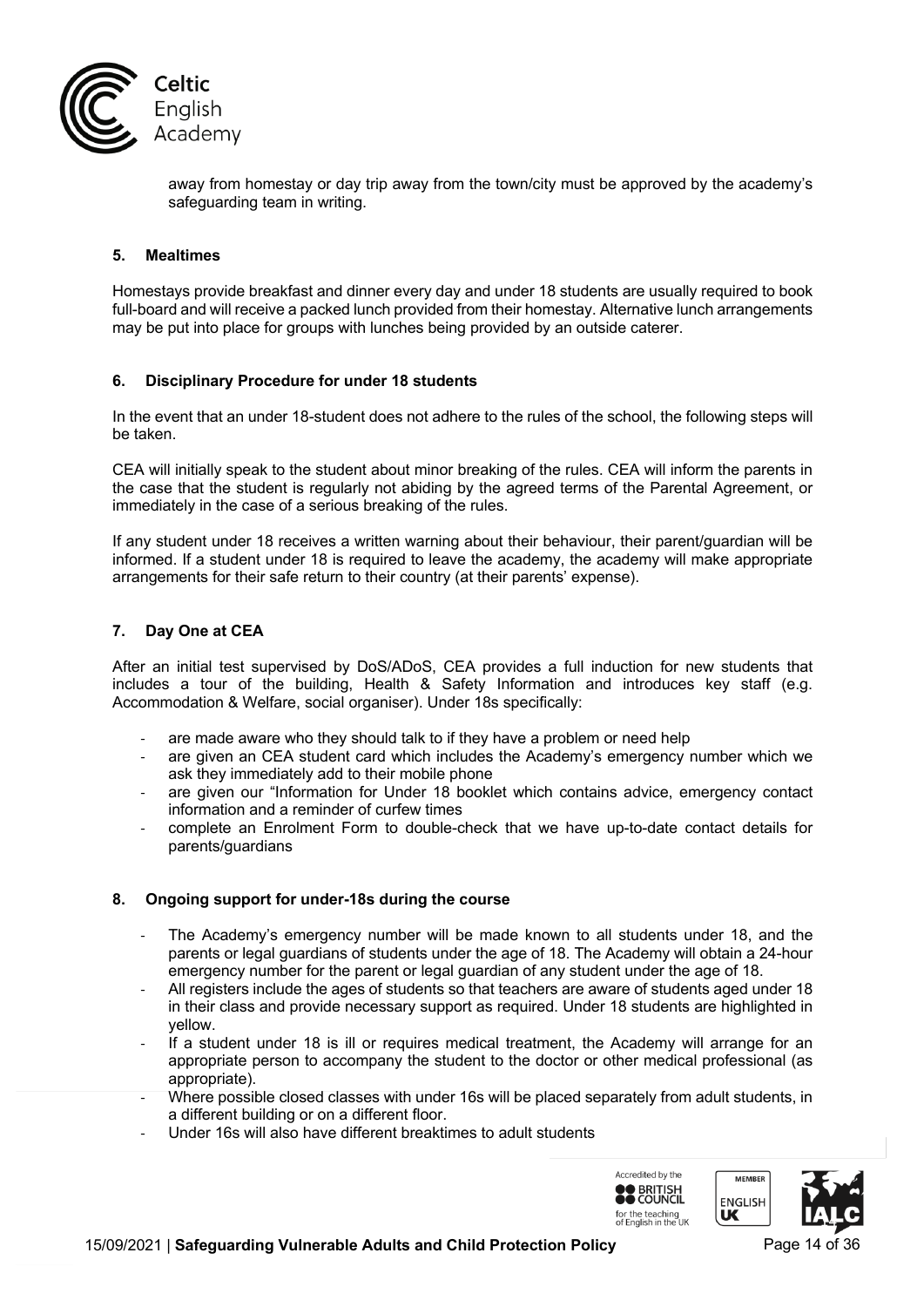

#### **9. Attendance and lateness**

If a student under the age of 18 does not come to Academy when expected for class, or for an activity, or at their homestay by the agreed time, the Academy or homestay will follow up immediately until they are satisfied the student is safe. If this happens outside of normal Academy hours, the person discovering this will call the academy emergency phone for advice if required.

We keep a register of attendance for all students and mark lateness. The age of students is on registers and highlighted in yellow so teachers are aware of under-18 students. If an under-18 student has not arrived to class within 15 minutes of the class starting, the teacher will inform reception by Slack. Reception or a member of the operations team will check with the homestay and follow up until we are sure that the student is accounted for. In cases where CEA cannot locate the student and cannot be sure of their safety, the DSL will contact the police and register the student as missing until they can be located.

If an under 18 arrives late to class, teachers should not ask the student to return to the class after the break and should accept the student into the class so they are supervised during class times.

#### **10. Internet access and Wi-Fi**

CEA provides all our students with free access to the internet via PC or Wi-Fi so that they can stay in contact with friends and family. Our servers are set to block content that is not suitable for under 18s. (e.g. violence / hate / racism / radicalism / extremism, adult / mature content, drugs / alcohol abuse).

#### **11. Online lessons**

CEA's responsibility to provide a safe learning environment extends to courses where tuition takes place online on a video conferencing platform. The online environment poses additional risks such as:

- Online grooming
- Online radicalisation
- More access to inappropriate and harmful content
- Online bullying and peer to peer abuse

Staff, students under 18 and their parents are made aware of CEA policies on abusive or inappropriate behaviour and who to speak to if they have any concerns of abuse or inappropriate behaviour. Any platform or medium used for online lessons is secure and protects the privacy of students and their data, all lessons are by invite only and password protected.

All course materials and content is appropriate for the ages of the students. Teachers control screen sharing rights. All student interaction including chats, break out or waiting rooms with other students are monitored appropriately by the teacher. If lessons are delivered from home, tutors choose neutral locations for lessons and maintain the professional environment of the academy.

As in normal lessons, non-attendance is followed up after 15 minutes or earlier. The DoS or other relevant staff regularly visit online classes. Parents are informed of the content and timetable of the online lessons. For one-to-one courses, parents are encouraged to visit classes on occasion.

While we also need to maintain a supportive and friendly learning environment, we need to take care that normal professional standards are maintained. CEA staff should maintain the safe Academy culture



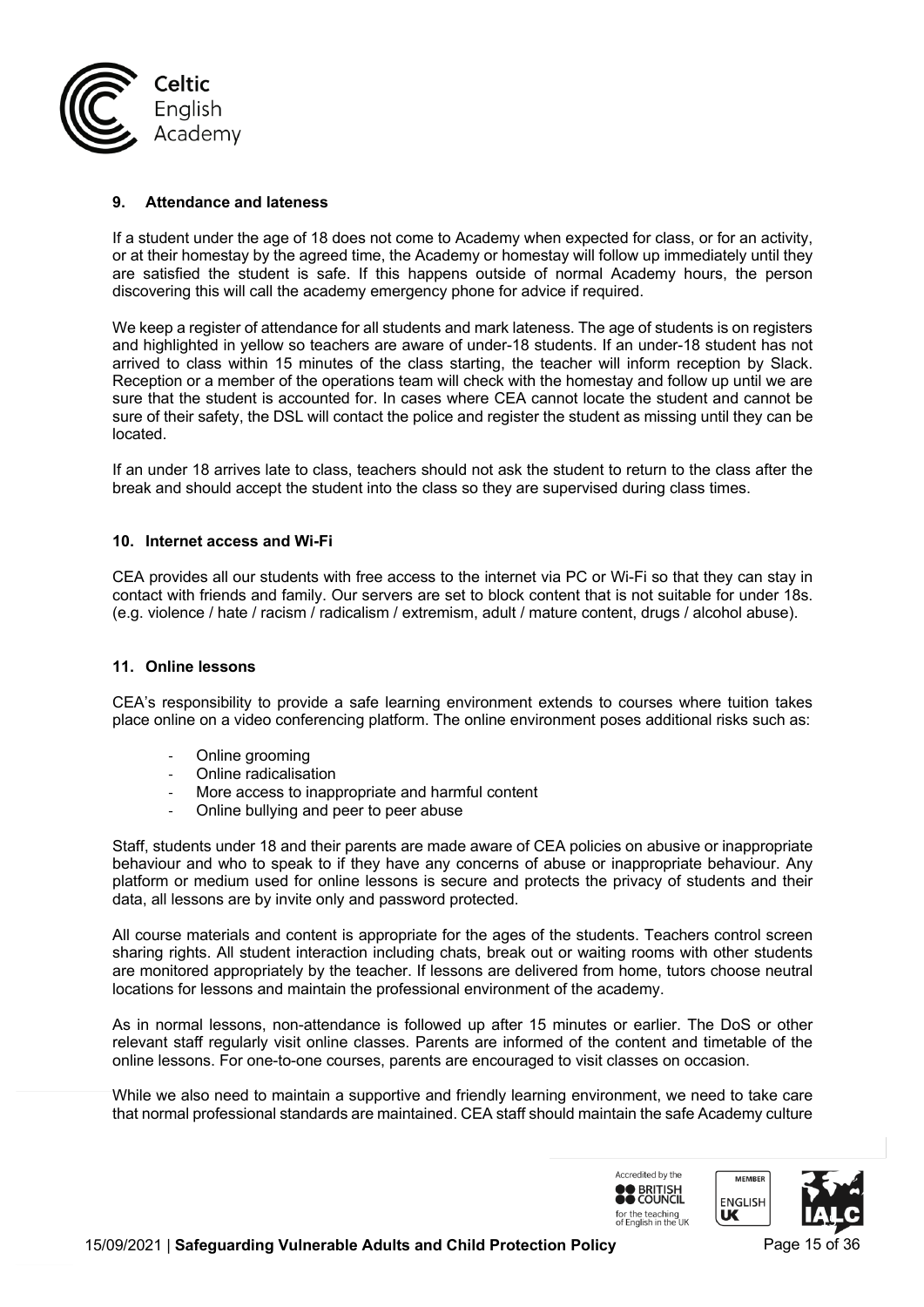

established at our premises in the online environment as there may be an element of informality that can build up due to the different setting.

- All appointments of staff involved in online lessons undergo the same safe recruitment procedures and safeguarding training as others.
- Teachers who offer online lessons receive additional guidance and training on safeguarding online
- Students aged under 18 and their parents receive guidance and support for their online safety
- Classes with students aged under 18 are appropriately monitored and supervised by the teacher
- Staff and students know how to report any concerns of abuse.

#### **12. Social Programme**

We provide a range of programme in afternoon and evening activities Monday to Friday, and full-day guided excursions at weekends. Although the programme is not specifically designed for students aged under 18, we do aim to offer a number of activities every week that are suitable for under 18s. We publish the social programme every month on our student app and on posters around the Academy.

Activities are clearly marked:

\* - a member of CEA will be present for this activity

18+ - you must be 18 or over to attend this event and will need to provide identification

CEA ensures that the Health & Safety Policy and risk assessments for social activities, both on and off site will pay particular attention to the welfare of students under the age of 18.

For activities where the meeting point is not given as CEA, students will need to make their own way to the event unsupervised. After all activities, students will make their own way home unsupervised. For evening activities, particularly when it is dark, we strongly advise all students under 18 to travel back to their homestay with a friend living nearby.

CEA organises one-day guided excursions at weekends to destinations such as Gower, West Wales, London, Oxford, Cambridge, Bath, Salisbury & Stonehenge. These are supervised by CEA staff but there will normally be some time (2-3 hours) where the students will be unsupervised, for example to go shopping. We require that all students provide the activities leader with their mobile phone number and take particular care to ensure that under 18s have the mobile phone number of the activity leaders in case of emergency.

CEA also sells tickets for excursions run by a local company (Adventure Tour Wales) which organise full day and weekend excursions for students from other local language schools. These companies have carried out their own risk assessments and say they follow best practice in particular with regard to students aged 16 and 17. As with excursions organised by CEA, one-day excursions organised by these companies are guided but there will normally be some time (2-3 hours) where the students will be unsupervised.

#### **13. Supervision on social events and excursions**

Appropriate adult staffing supervision ratios are considered and set according to the activity type and the age, gender, interests and needs of the students, and set out in risk assessments. As a general rule where activities involve under students aged 16 and 17 attending an adult programme, the ratio is 1:16 under-18s and special provision is made for those students under-18 as required.

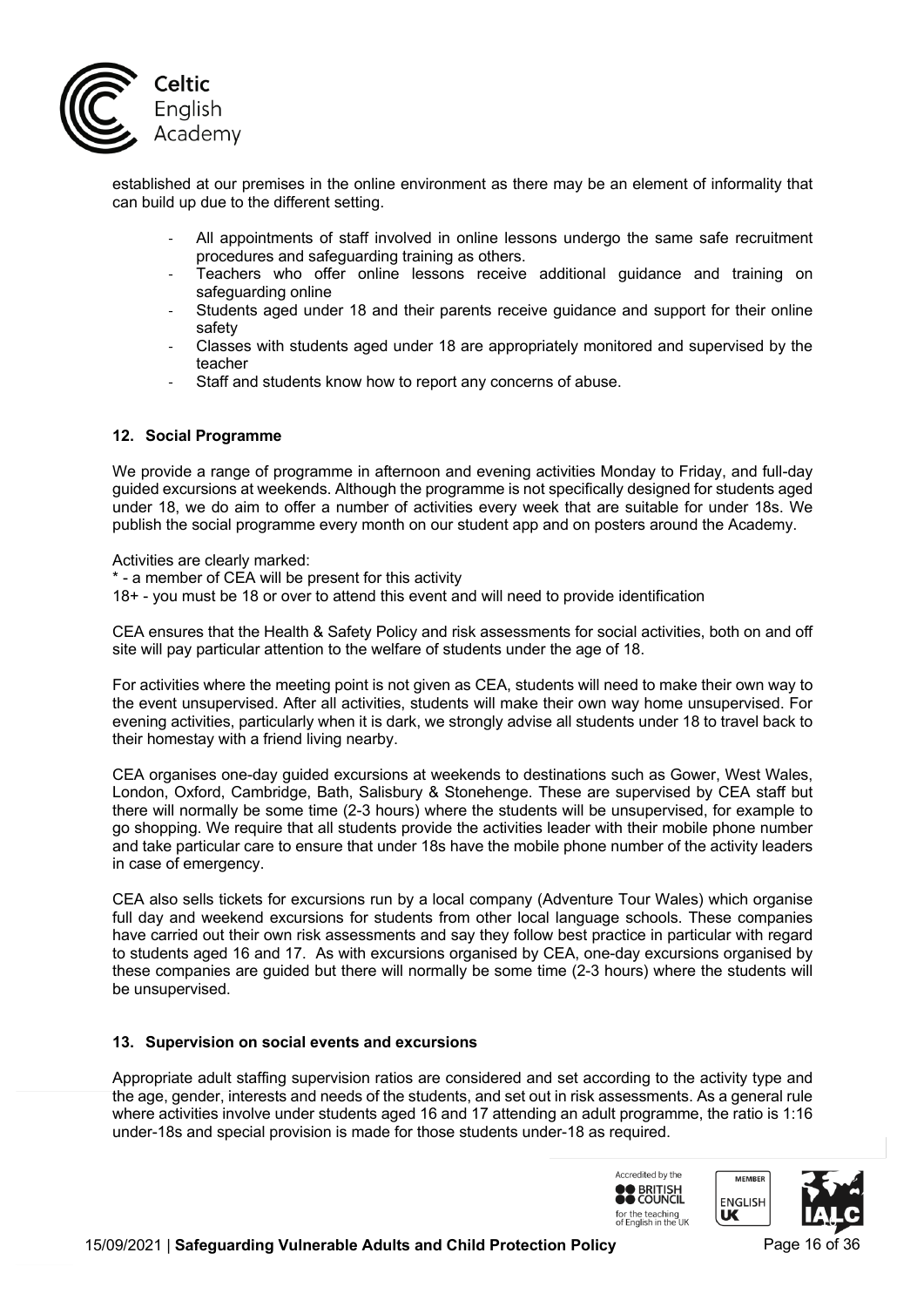

#### **For closed groups under 16**

ON – SITE (In academy + regular local facilities) Supervision ratios at any one time 1: 15 OFF –SITE EXCURSIONS Supervision ratios at any one time from 1: 10 to 1: 15 depending on the activity.

#### **For groups of students under the age of 14 in closed groups**

ON – SITE (In academy + regular local facilities) Supervision ratios 1: 15 OFF –SITE EXCURSIONS Supervision ratios at any one time 1: 8 to 1: 15, Students aged 12-14 1:10 to 1:15 Students under 12, 1:8

Provision will be made for these minimum supervision ratios to be exceeded as appropriate in order to ensure the safety and welfare of the students. Risk assessments for adult excursions including students under the age of 18 will address any supervision concerns.

We also accept 16 and 17 year olds in closed groups accompanied by group leaders. In such cases, the ratio is 1:16 with group leaders forming part of the supervision ratio (Group leaders are not to be responsible for students other than those in their group).

At least two supervisory adults (including where appropriate group leader supervising his or her own students) will participate on any off-site Academy-organised activity

For groups with students from different categories the requirements of the youngest age category will normally be applied to the supervision ratio for the group as a whole.

Group leaders are fully briefed on arrival and made clear of their responsibilities. Clear systems of communication are established between group leaders, CEA management and Social activities organisers, with the leaders receiving regular support throughout their stay from management and social activities organisers. Where a group makes its own arrangements for activities outside of the academy, the academy will be made fully aware of the plans and will assess them from a safeguarding perspective

### **Specialist Qualifications**

The Social Activities Leaders has first aid training but no other specialist qualifications. Activities requiring specialist qualifications or training (eg kayaking, horse-riding, etc) are out-sourced to external providers who have suitably qualified staff and meet all legal requirements in terms of risk assessments, premises, etc.

### **14. Child Trafficking and Sexual Exploitation**

Young people under 18 entering the UK might be at risk of trafficking and possible sexual exploitation. There are a number of precautionary measures that the Academy staff will undertake to assist in preventing this:

- The Academy will be wary of any unusual circumstances in the application process which raises suspicions that a child might be being trafficked into the UK.
- When a child is met at the airport, the Academy will not allow the child to be met by anyone else unless this has been fully agreed and vetted in advance. If a young person under 18 does

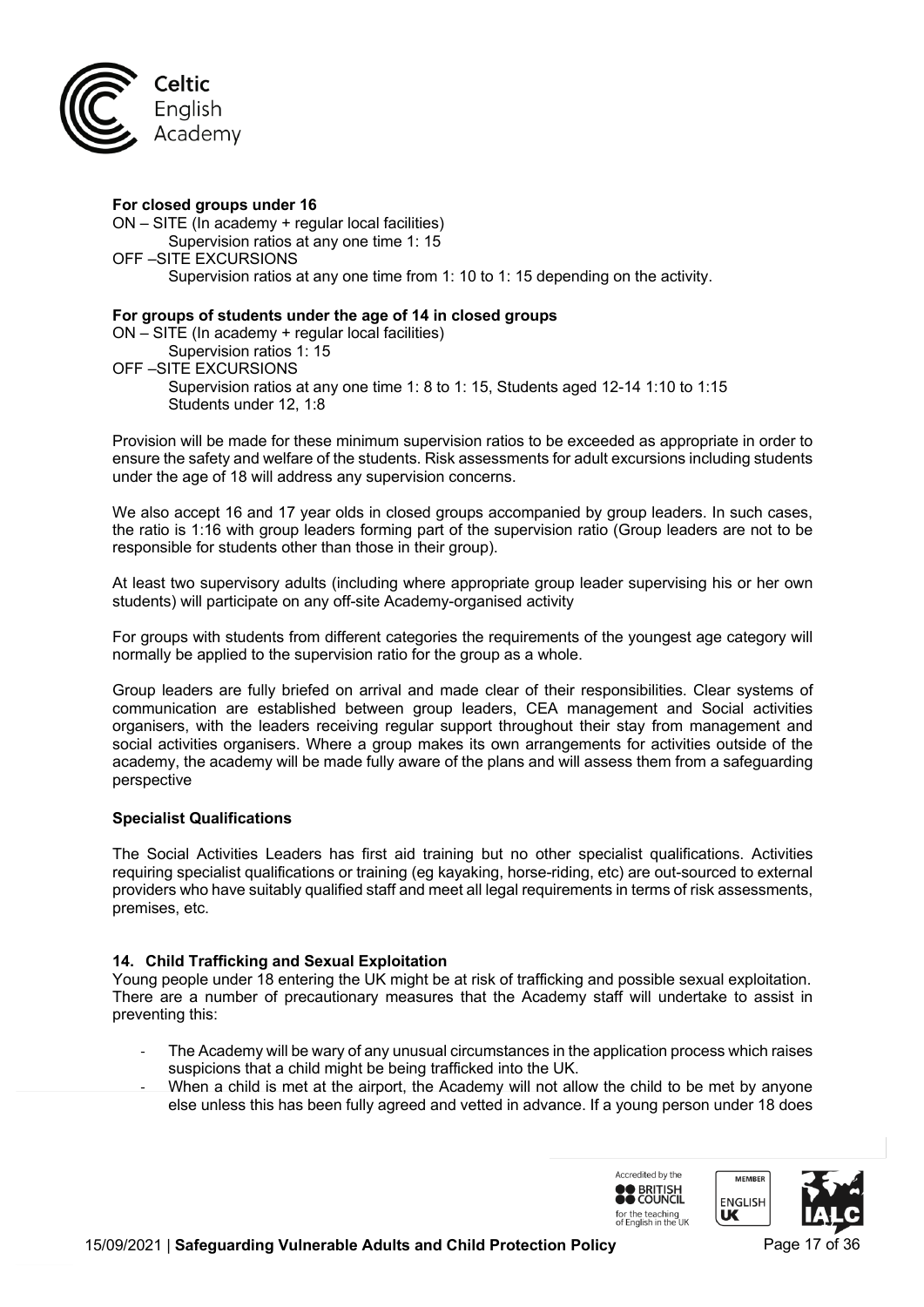

not appear for their transfer on arrival, or does not turn at their homestay unexpectedly, the academy will fully investigate and, if necessary, inform the police.

- If any staff or homestay are suspicious that a young person (especially under the age of 18) is being inappropriately approached during their stay in the academy, the police will be notified immediately.

### **15. Personal data and safeguarding**

The principle set out in Keeping Children Safe in Education is helpful:

*"Fears about sharing information cannot be allowed to stand in the way of the need to promote the welfare and protect the safety of children."*

Further information about how the academy manages personal information, and special measures for data held about students under the age of 18, can be found in the Academy's Privacy Policy.

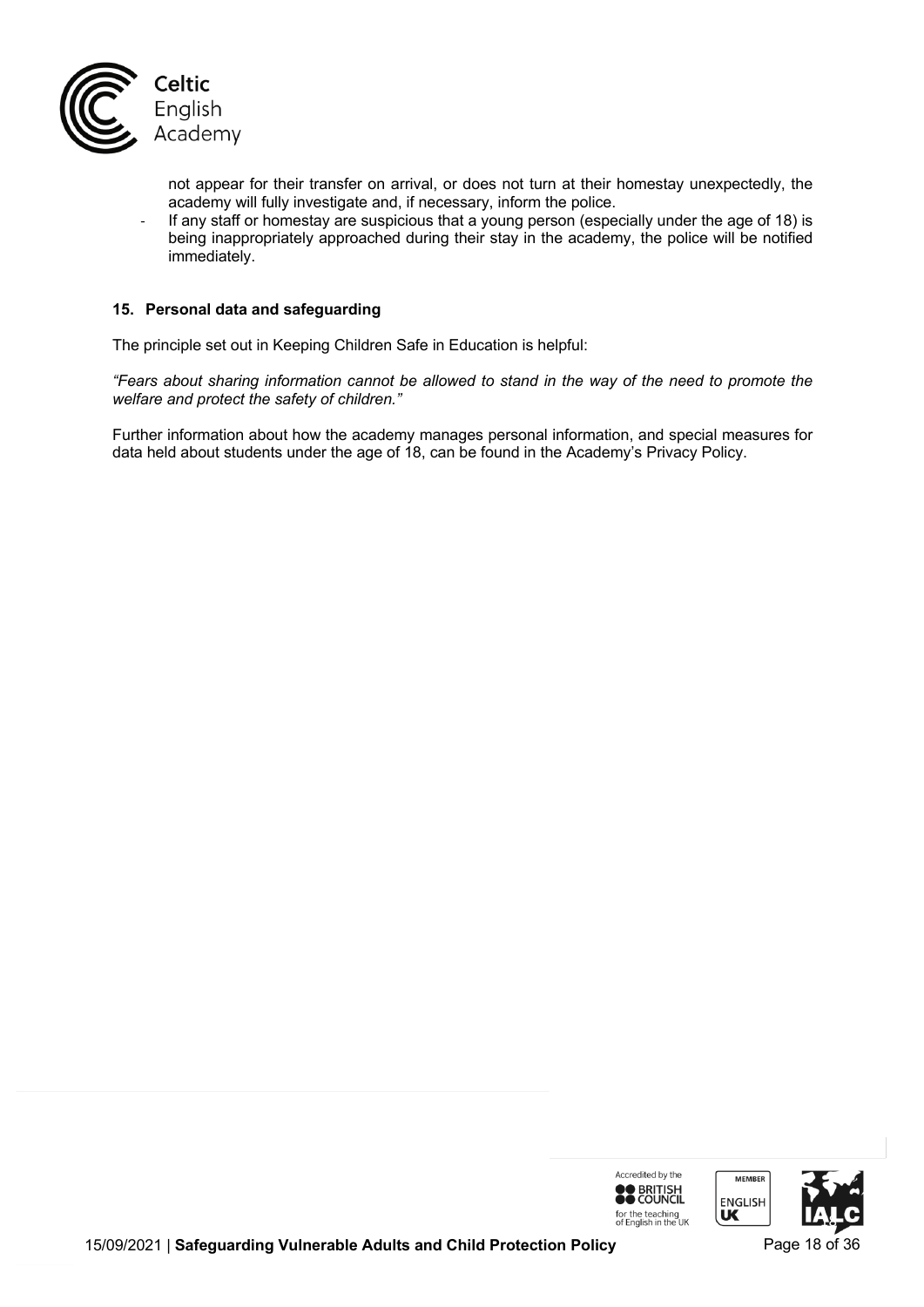

# **PART D: REPORTING CONCERNS**

All CEA staff, homestay hosts and suppliers have a legal responsibility to report suspected cases of abuse or allegations of abuse. For CEA staff concerns should be reported as described in the section 'CEA Staff' below. It is not staff's role to investigate or assess whether or not abuse or radicalisation has occurred. CEA staff have a responsibility to pass on concerns to those who can investigate them, so that action to protect the student and others can be taken if necessary.

#### **Abuse**

Abuse is defined as anything that causes significant harm to children and vulnerable adults physically or emotionally. It can be deliberate or unintentional and can take many forms, the list below is not exhaustive:

- **Neglect**
- **Physical**
- **Sexual**
- Psychological i.e. repeatedly being made to feel humiliated, afraid or devalued by others
- Financial or material i.e. stealing or denying access to money or possessions

Abuse rarely exists as a standalone event that is easily covered by one category. Sexual abuse, for example, is always also emotional abuse as there is always a power imbalance. In most abuse cases, multiple issues will overlap with one another.

Secondary forms of abuse can include:

- Peer-on-peer abuse (under 18s, particularly teenagers can abuse their peers, gender based violence, bullying, cyber-bullying, sexual harassment and violence are examples.
- Teenage relationship abuse if one partner starts to dominate and manipulate their partner
- Child Sexual Exploitation when under 18s receive 'something' (attention, gifts, money, alcohol, drugs) by an exploiter. Young people could potentially be trafficked into the UK for purposes other than learning English
- 'Honour Based' Violence (HBV) to protect the honour of a family and/or community.
- Female Genital Mutilation (FGM), the non-medical, partial or total removal of external female genital organs. This is illegal if done in UK, or if a UK resident is taken overseas to have it done. If you receive a disclosure concerning FGM from a student under 18, it is a legal obligation to report to the police. Staff must report to the Designated Safeguarding Lead.

Abuse can manifest itself in a number of noticeable ways. This may be more difficult to discern in the context of cultural differences. However, here are some possible signs of abuse that may cause concern:

- Signs of physical injury with no satisfactory reason for its cause
- Changes in style of dress attempting to cover up any signs of physical injury
- Changes in behaviour, e.g. being or becoming isolated, eating disorders, poor hygiene, homesickness, not wanting to return to the country of origin, becoming needy or clinging to members of staff or other students
- Fall in standard of work, poor attendance, inattentiveness or disengagement from others both in and outside class
- Asking questions about certain topics (e.g. connected to abuse)
- Drawings or posters showing abuse

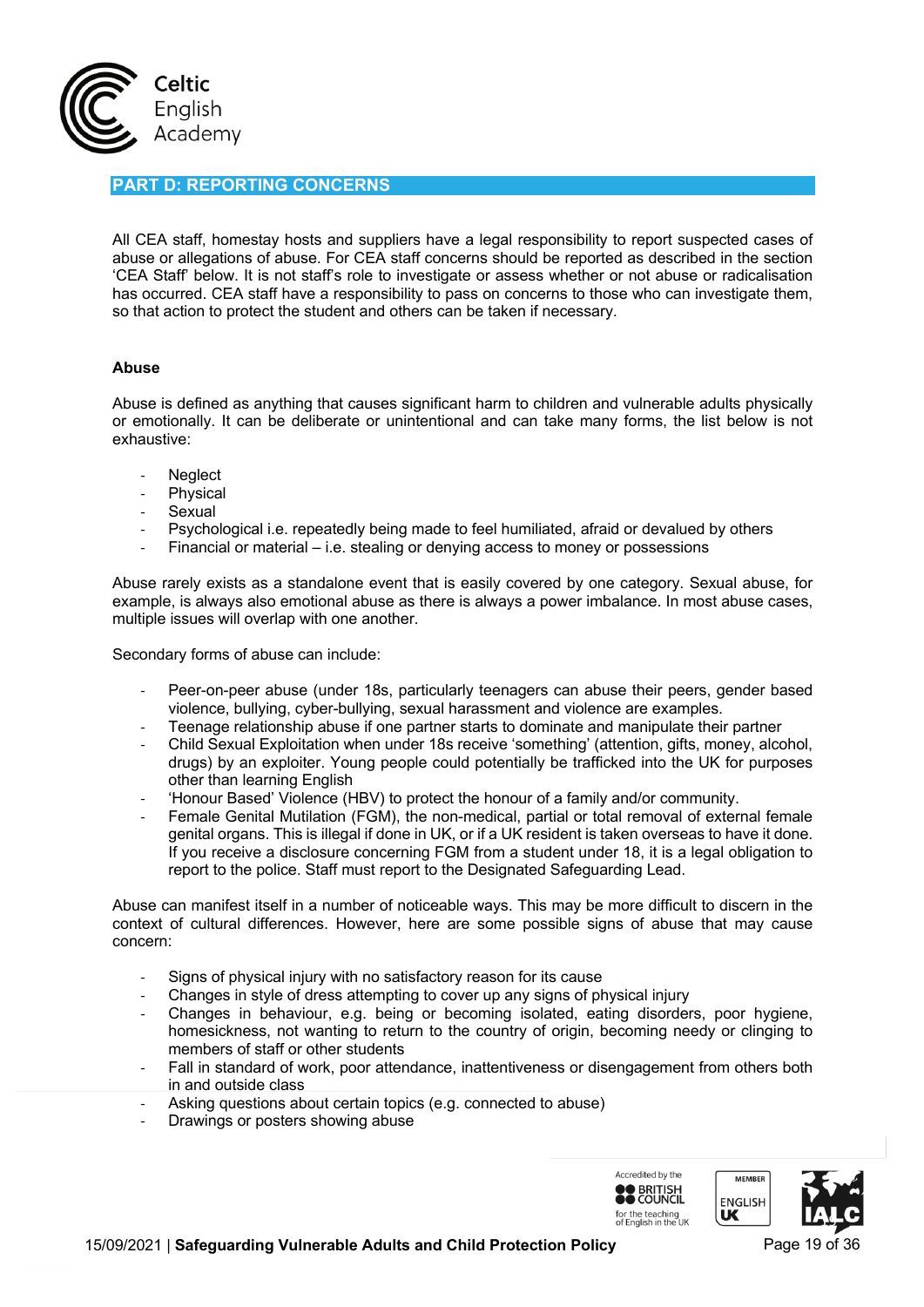

Students voicing concerns about anyone

### **Dealing with a disclosure**

If a student discloses an alleged incident of abuse to a member of staff, they should follow the 4 R's:

- **Receive** Do not guarantee confidentiality. Listen rather than question directly. Do not interrupt
- Reassure Offer reassurance without making promises, and take what is said seriously. Alleviate feelings of guilt and isolation, while passing no judgement
- **React** Do not overreact. Advise that you will try to offer support, but that you must pass the information on. Explain what you have to do and who you have to tell
- **Record** Record the discussion accurately, as soon as possible afterwards

A member of staff dealing with a disclosure has a duty to the report the disclosure.

#### **Concerns**

It is not unusual to have concerns about students for all sorts of reasons. Staff should therefore discuss any concerns they have with one of the Academy's DSPs to clarify their understanding of the student's circumstances.

Any concerns no matter how small should be discussed with a member of the safeguarding team. They will then make a decision on how to proceed and may consult other members of the safeguarding team.

If there are still unresolved concerns or specific allegations that may be of a child protection nature, discussions should then take place - without identifying the child in question if necessary - with the front line staff in Children's Social Care or the Safeguarding Unit. Whatever discussions take place, the DSL will:

- never delay emergency action to protect a child from harm, ensuring that they take any necessary action on the same working day
- always record in writing concerns or discussions whether or not further action is then taken

At the close of discussions, there should always be a clear and explicit recorded agreement about who will be taking what action, or that no further action will be taken.

If a member of staff has a concern or deals with a disclosure, the following steps should be taken:

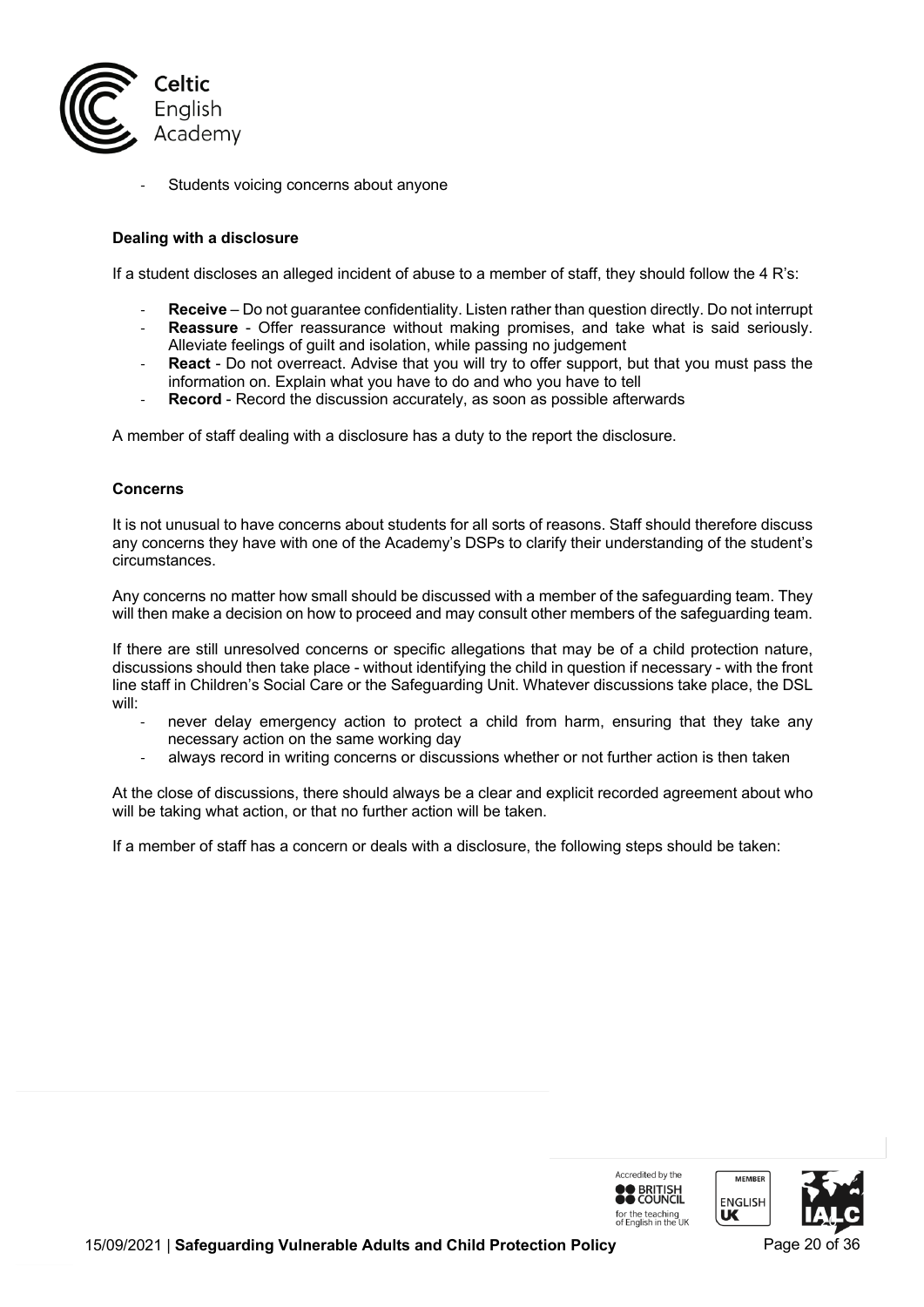



### **Record-keeping**

It is essential that clear and accurate records are kept regarding all welfare issues.

Reports should be factual and should not include opinions or personal interpretations of the facts presented as it may form part of a criminal investigation.

Reports should be signed, dated and passed, at the latest within 24 hours, to the Designated Safeguarding Person who will keep a copy stored in a secure place.

The DSP will keep written records of concerns about students even where there is no need to refer the matter immediately. All records are kept securely on Google Drive and can only be accessed by members of the safeguarding team and if necessary an official outside agency. These records are kept for at least 3 years.

Any disclosure of abuse from a student or another member of staff must be recorded in writing. This will cover:

- student and staff details
- reason for the concern
- any apparent physical signs of abuse
- an account given to the member of staff of abuse by the child concerned, as accurately as they are able to record it.
- dates and times of incidents
- dates and time of when notes were made.

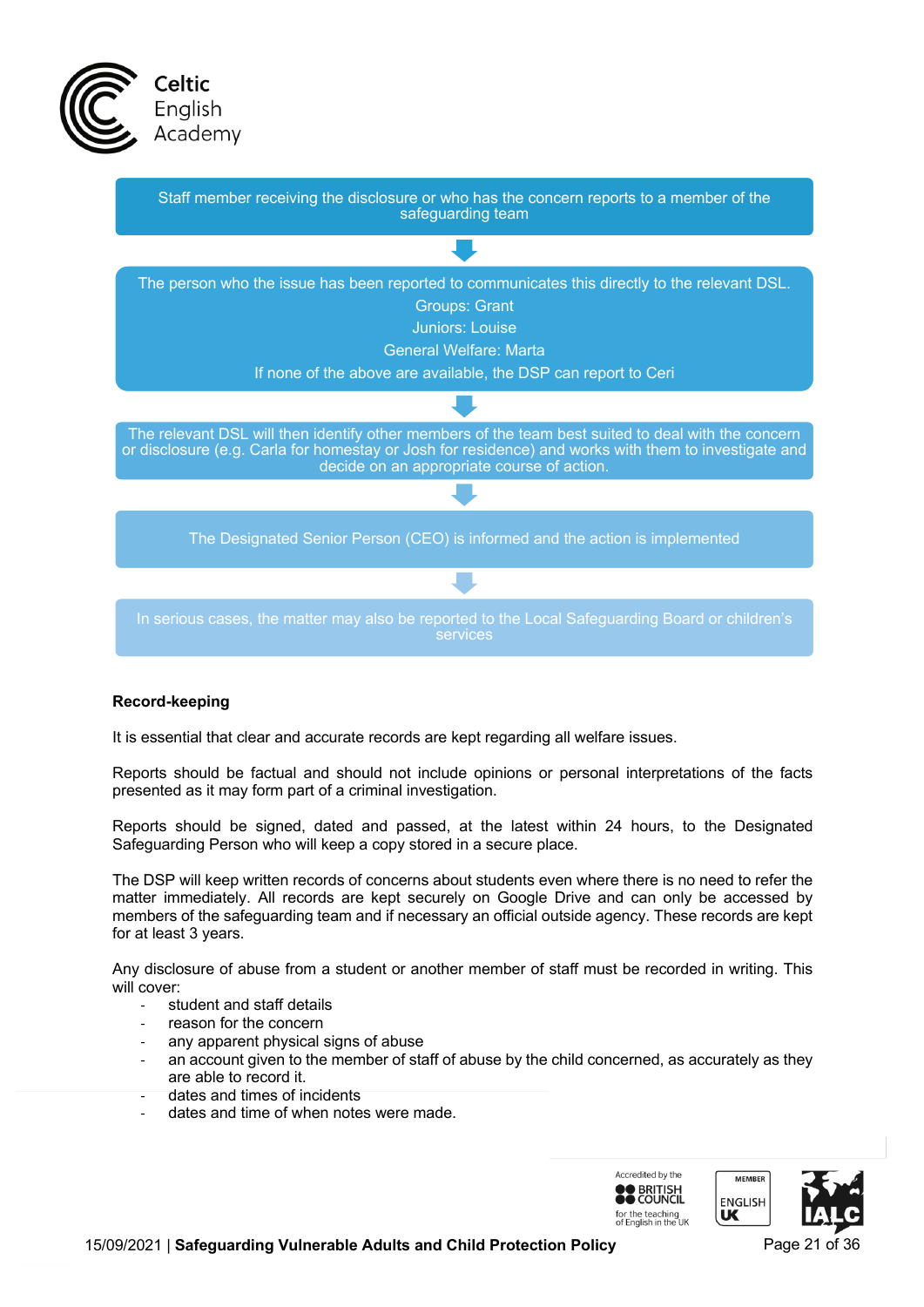

# **PART E: Prevent Policy**

### **1. Introduction**

Celtic English Academy has responsibility to provide a safe & healthy learning environment for all students and staff but especially for students under the age of 18 and vulnerable adults. As part of this broader context, CEA recognises its responsibilities under the Counter Terrorism and Security Act 2015 to help prevent people of all ages being radicalised or drawn into terrorism and seeks to meet its obligations in the ways expressed in this policy document and within the contexts in which we operate.

#### **2. Contexts**

CEA is a multicultural and international community that actively promotes inter-cultural understanding and encourages an appreciation of the different ways we all live, think and learn. We will endeavour to educate students about acceptance and tolerance of a range of views, that people think differently and believe different things, all of which are acceptable as long as these views and beliefs are reasonable and do not extend to hurting or denigrating those with different beliefs.

Courses at CEA are aimed at people from overseas who have a need to develop their competence in the English language, whether that is for work, future study at a UK university, travel or personal advancement. Our students are primarily adults aged over 18 but we do welcome students aged 16 and 17 and under 16.

Our students come from a wide range of ages, cultures, religions and backgrounds. Our students may study with us for 1 week up to 44 weeks. CEA exists to give all our students the best teaching and learning facilities we can. We are committed to providing students with excellent courses in a warm, friendly and professional environment, as well as caring for every aspect of their stay.

### **3. Definition of Terms**

**Radicalisation:** act or process of making a person more radical or favouring of extreme or fundamental changes in political, economic or social conditions, institutions or habits of the mind. Extremism \*: holding extreme political or religious views which may deny rights to any group or individual. Can be expressed in vocal or active opposition to

**Core British values:** including

- democracy
- the rule of law
- individual liberty
- respectful tolerance of different faiths or beliefs.

NB: extremism can refer to a range of views, e.g. racism, homophobia, white supremacism, right- wing ideology, as well as any religious extremism such as islamophobia.

### **4. General principles**

The main elements to our policy are:

- strong leadership to ensure that our Prevent Duty is met and that all stakeholders are aware of their obligations
- appointing sufficient and suitably-trained staff to provide support and guidance to stakeholders
- assessment of risks and drawing up an action plan at least on an annual basis

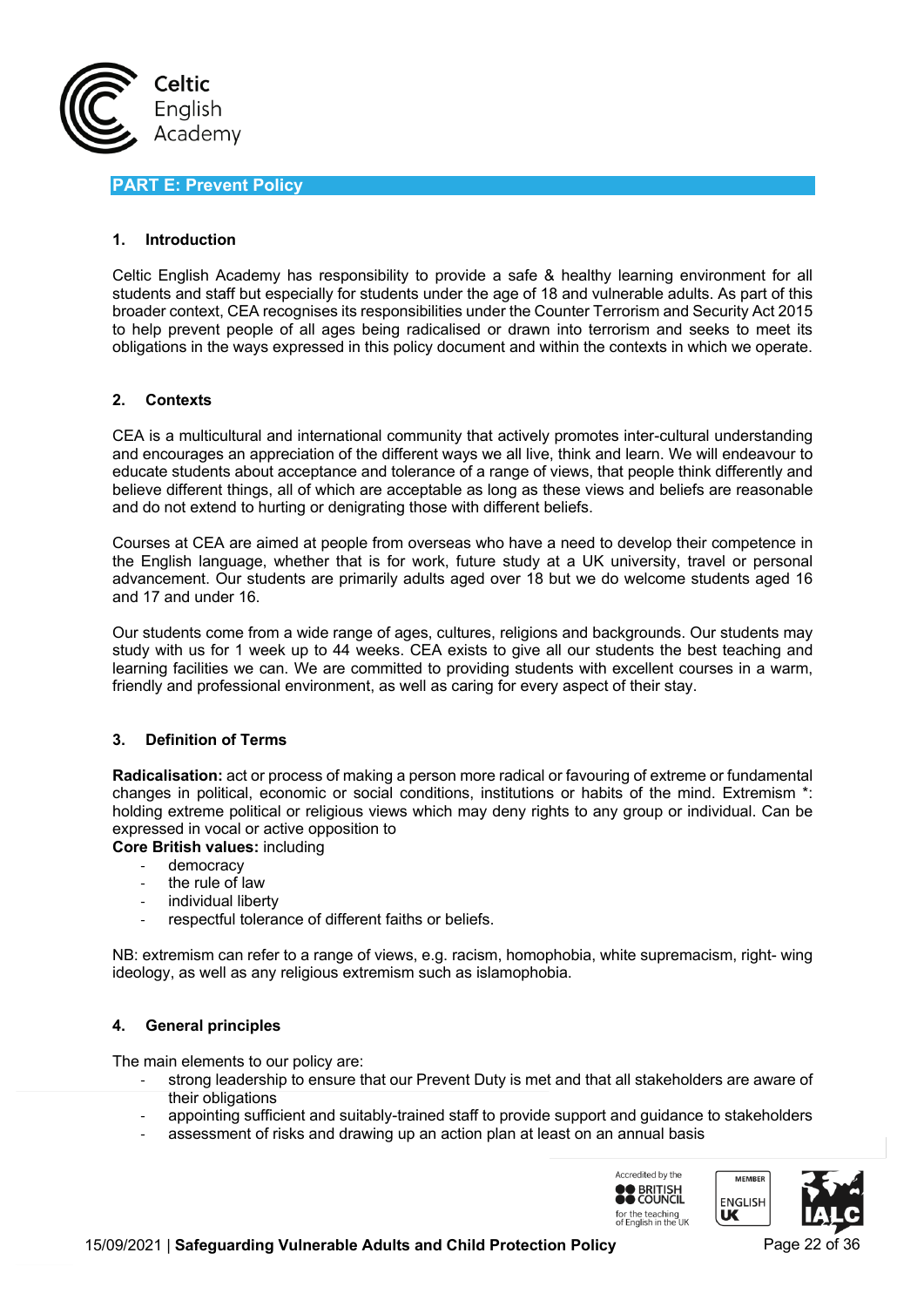

- working with local partners
- education and training for staff, students and other stakeholders
- having clear procedures for reporting and recording concerns about vulnerable individuals, and making referrals

#### **5. Designated Members of staff for Prevent**

The CEO has overall responsibility for ensuring CEA's Prevent Duty is met and as such has responsibility for reviewing and delivering the prevent risk assessment/action plan, policy and procedures.

Key personnel and responsibilities:

**Senior manager with overall responsibility for Prevent:** Shoko Doherty (CEO)

# **Designated Lead Person for Prevent**

Shoko Doherty (CEO) Marta Abellan (Operations Manager)

#### **The Designated Leads cover for each other**

In the absence of the above, the following person can substitute Ceri Thomas (DoS) – trained to Safeguarding Specialist (level 3)

#### **Staff who can deal with day-to-day issues welfare and safeguarding (including Prevent duty)**

Louise Ellis (ADoS) - trained to Safeguarding Specialist (level 3) Grant Hubbard (Group Manager) – trained to Safeguarding Specialist (level 3)

#### **Risk Assessment and Management**

In order to have an effective policy it is important that all staff including homestays understand the ways in which risks may arise, how warning signs may manifest themselves and how to react when they do.

#### **6. Understanding risk of extremism**

Staff, students & other adults (group leaders, homestays etc) may arrive at the Academy already holding extremist views. Or, whilst part of the Academy, they may be influenced by a range of factors: global events, peer pressure, media, family views, extremist materials via hardcopy or online, inspirational speakers, friends or relatives being harmed, social networks.

People who are vulnerable are more likely to be influenced. Their vulnerability could stem from a range of causes: loss of identity or sense of belonging, isolation, exclusion, mental health problems, sense of injustice, personal crisis, victim of hate crime or discrimination, bereavement

#### **6.1.Ways to counteract risks**

CEA will promote a safe and supportive international environment with clear expectations of accepted behaviours and those, including radicalisation and extremism that will not be tolerated.

CEA will promote inter-cultural understanding and encourage an appreciation of the different ways we all live, think and learn, and core British values of democracy, rule of law, individual liberty and respectful

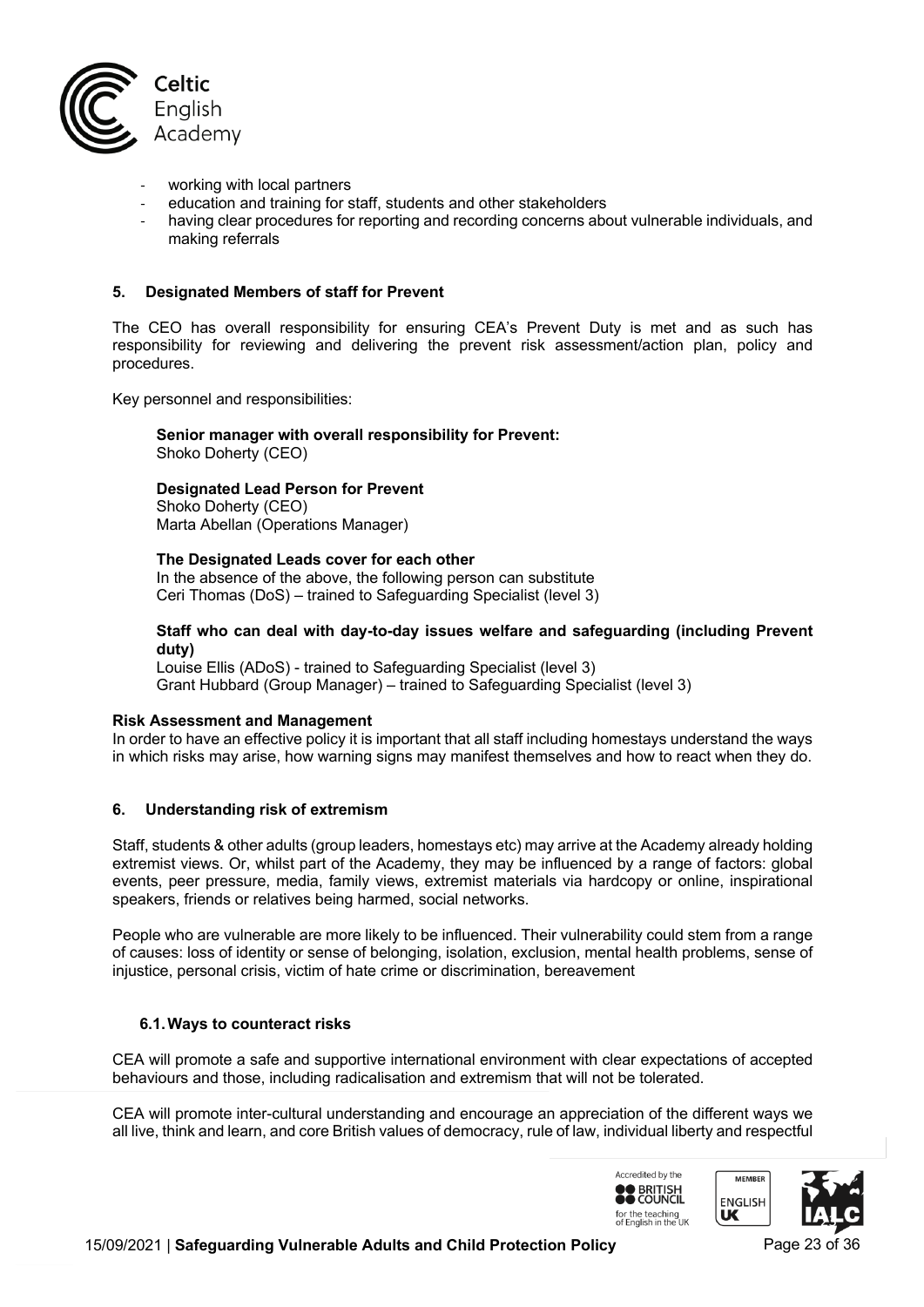

tolerance of different faiths or beliefs through documents given to students, notices around academy, behaviour towards each other via classes on British culture and via curriculum. Our approach is to educate students about acceptance and tolerance of a range of views, that people think differently and believe different things, all of which are acceptable as long as these views and beliefs are reasonable and do not extend to hurting or denigrating those with different beliefs. Where appropriate, lessons will develop critical awareness and thought to counter accepting extremism without question, especially of online material.

We expect staff and homestays to challenge radical or extremist views in any context (formal or informal). In most situations this would require an immediate response, referring to the international environment of academy, and tolerance expected, then reporting concerns to designated members of CEA staff.

CEA firewalls and group policies for internet and WiFi access are set to prevent access to extremist / terrorist websites and use of social networks to exchange extremist/terrorist views.

Any guest speakers invited to present to staff and/or students are carefully vetted. All notices and material from external people must be approved by the CEO before they can be distributed. Any outside organisations wishing to rent rooms outside Academy hours must personally meet CEA staff before any agreement is reached and must provide 2 references which will be followed up.

Staff and homestays will be encouraged to get to know their students, their home circumstances and friendship groups. Through knowing students well, it is easier to spot changes in behaviour. Staff and homestays will be to be observant and vigilant in noticing any signs of radical or extremist behaviour.

Accommodation & Welfare staff and all staff and homestays will work hard to support any students identified as vulnerable.

### **7. Training**

CEA recognises the importance of training in enabling staff and homestays to perform their Prevent duty. For staff, this training will consist of documents, online and face-to-face training to ensure that all staff:

- understand context and expectations of Prevent
- their duty to implement the policy
- understand terminology and risks associated with radicalisation and extremism
- how to identify and support vulnerable students
- ways the academy will counteract the risks
- signs to notice that may cause concern
- know the lead Prevent person and procedures for communicating concerns
- know the importance of their own behaviour and professionalism in
	- o (a) being exemplars of British values and
	- o (b) not discussing inflammatory subjects with students (Code of Conduct).

Training materials will be tailored to ensure that homestay hosts understand the sections of the policy they need to be aware of.

Students and group leaders will be made aware of key parts of the policy:

- understanding terminology
- importance of maintaining a supportive and tolerant society within academy
- what core British values are and why they are considered important
- that they must report any concerns/incidents, and procedure for that.

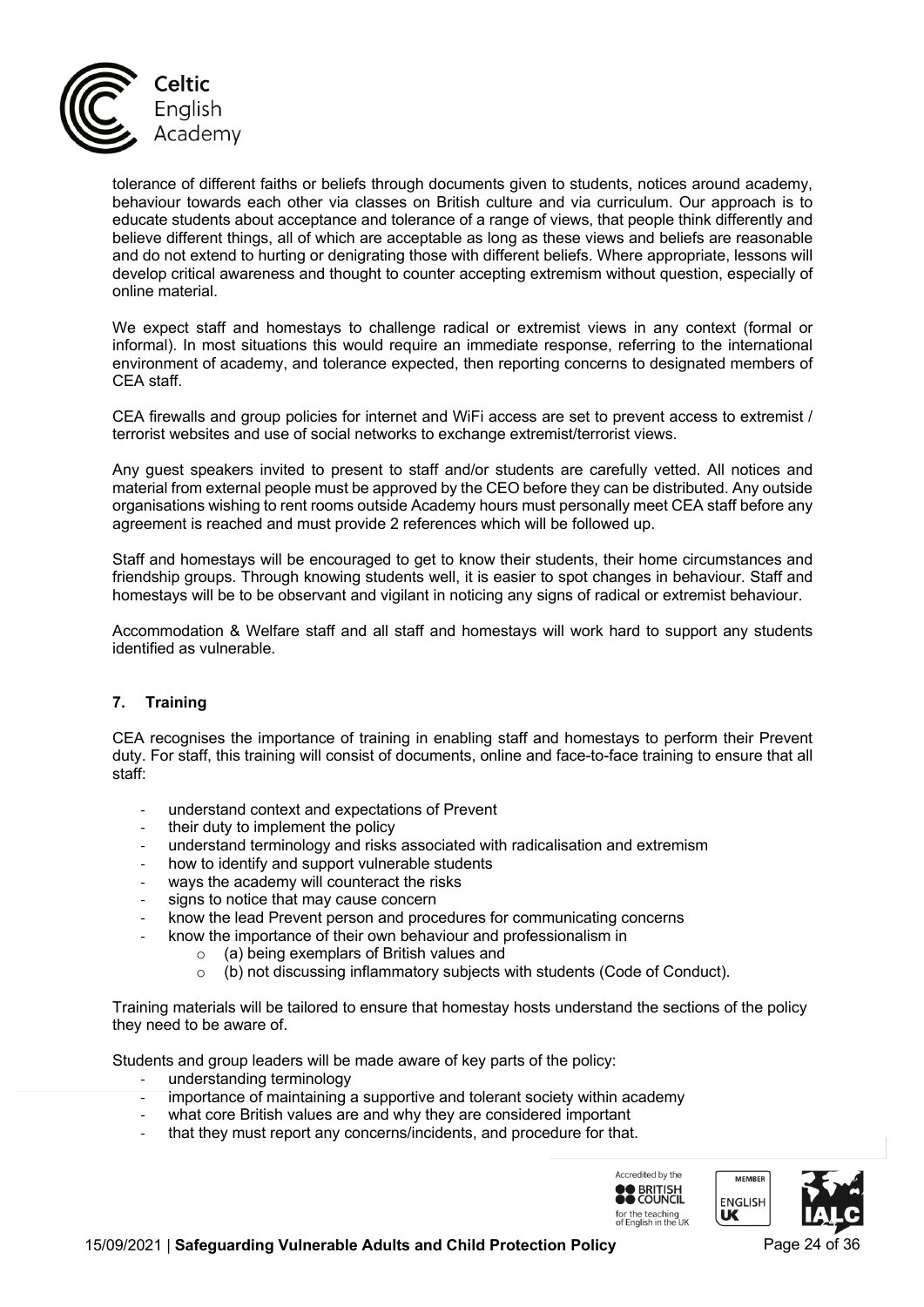

### **8. Signs that may cause concern**

Students talking about exposure to extremist materials or views outside academy. This information must be passed on and reported to the relevant local authority.

- Changes in behaviour, e.g. becoming isolated
- Fall in standard of work, poor attendance, disengagement
- Changes in attitude, e.g. intolerant of differences /having closed mind
- Asking questions about certain topics (e.g. connected to extremism)
- Offering opinions that appear to have come from extremist ideologies
- Attempts to impose own views/beliefs on others
- Use of extremist vocabulary to exclude others or incite violence
- Accessing extremist material online or via social network sites
- Overt new religious practices
- Drawings or posters (e.g. in accommodation) showing extremist ideology/views/ symbols
- Students voicing concerns about anyone

NB: Any concerns relating to a person under 18 are safeguarding issues and should be dealt with by safeguarding staff (if different from Prevent staff) and, where necessary, the LSCB contacted.

#### **9. Working with local partners**

We work with local Prevent authority to understand their role and the support available (e.g. Channel). The local contacts for Cardiff are:

Carl Davies (County Hall): Tel: 02920 873281 Mobile: 07742 931475 carl.davies@cardiff.gov.uk

We have developed links with other English language providers in the area who are committed to sharing information on local contacts as appropriate.

#### **10. How and when to react to concerns**

It is essential that any concern or incident, however small, be reported to a line manager who will follow the appropriate course of action. In all cases these will be dealt with sensitively and carefully with confidentiality assured for the person reporting a concern.

The line manager will then make an assessment of the situation and involve Prevent Lead as appropriate.

In the case that the Prevent Lead is involved, a decision will be made as to whether the matter should be taken further. This will be usually be done where it is believed there is a risk of exploitation by extremists.

Where the Prevent Lead decides that further action is necessary, this may be to seek further advice from the local Prevent team.

In all cases a record should be written up and kept in the confidential file.

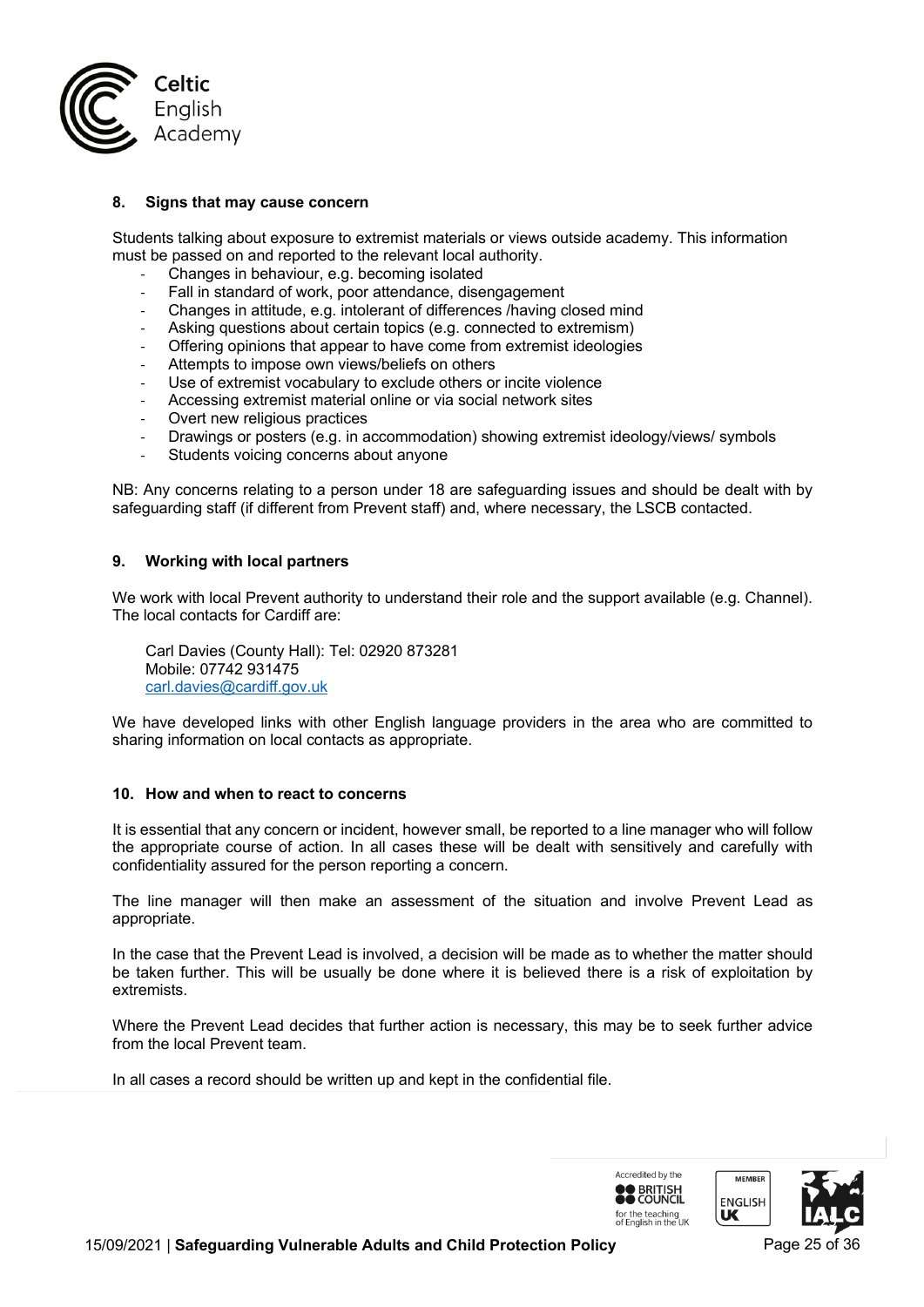

# **PART F: CODE OF CONDUCT**

### **1. Introduction**

Our students come from a wide range of ages, cultures, religions and backgrounds. CEA exists to give all our students the best teaching and learning facilities we can. We are committed to providing students with excellent courses in a warm, friendly and professional environment, as well as caring for every aspect of their stay. We understand the importance of our staff in creating such a professional environment and we are committed to their care, training and support. CEA also recognises that it has a responsibility to provide a safe & healthy learning environment for all students and staff but especially for students under the age of 18 and vulnerable adults.

### **2. Purpose, Scope and Principles**

The aims of this Code of Conduct are:

- to both support and protect students and staff
- to set boundaries and give clear guidelines on what is expected of CEA staff in order to help create the warm, friendly and professional environment we aspire to, both in general and with specific reference to under-18s and vulnerable adults

This Code of Conduct applies to all staff who are employed by the organisation including volunteers and work experience staff. All staff have a key role to play in defining how we are as an organisation and how we are perceived by our colleagues, students, clients and all other stakeholders. In addition to our academic and care commitments to students and staff, we aim

- to actively promote inter-cultural understanding
- to encourage appreciation of the different ways we all live, think and learn
- to treat everyone with respect and dignity

As such, whilst maintaining the identity we wish to have and complying with our statutory and legal obligations, we should be sensitive to different cultural backgrounds and expected behaviours. All students are clients of CEA and should be treated with respect and professionalism. In day-to-day life at Academy, staff can become privy to sensitive, private or confidential information regarding a student. CEA expects all staff to exercise great care with any personal information and to divulge only to relevant staff or to their line manager if they have any concerns for the student.

Even if it were desirable, it would be impossible to write up an exhaustive list of rules prescribing staff behaviour. We trust staff to make professional and common-sense decisions. As a general guideline we would expect students to be treated in the way that we would wish our own friends, colleagues and family members to be treated in a foreign environment in which they are likely to be more vulnerable and lacking in awareness of the surrounding environment, language and cultural norms. If you have any questions or doubts about points in this Code of Conduct, or matters not covered here, please speak to your line manager for guidance.

### **3. Under 18s (and vulnerable adults)**

Safeguarding & Child Protection policies and procedures have been developed and are available on our website, from line managers and provided as part of training. In considering the vulnerability of adults, age is not necessarily the determining factor. It could be said that anyone of any age with a

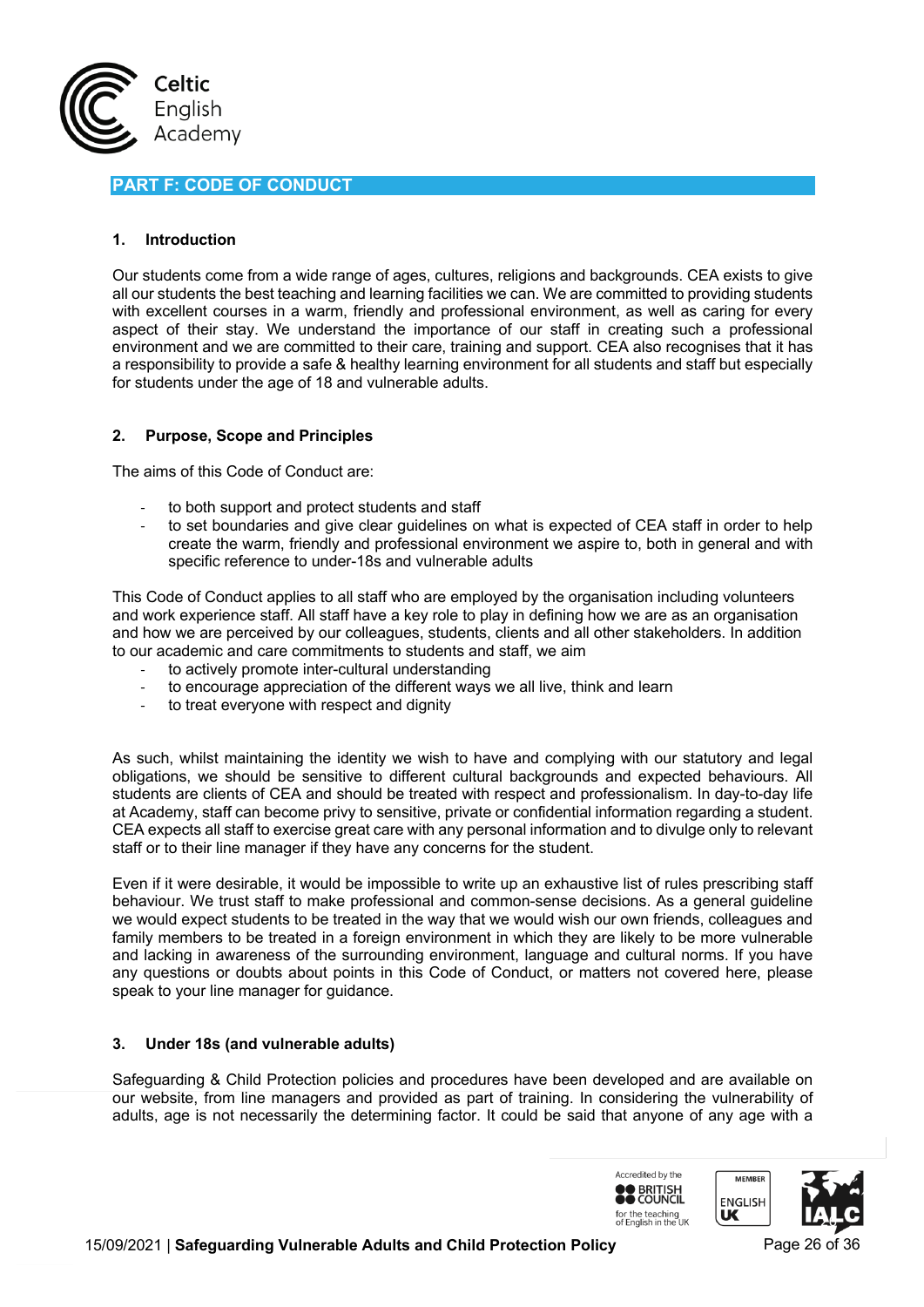

limited level of English in the UK for the first time is vulnerable so some of the following may equally be relevant to 18+.

This section of the code of conduct is written to give clear and formalised guidance to Academy staff on creating a safe Academy culture for under 18s. This includes protecting both adults and students under 18 from behaviours or actions that might be misconstrued, and to ensure that staff do everything reasonable in their power to ensure the safety and well-being of under 18s studying at the academy.

In all we do, the yardstick we will use is that of adopting behaviours that we would expect a responsible parent to adopt, and treating students under the age of 18 in the way we would wish our own family members under the age of 18 to be treated in a foreign environment. Young people may well look up to staff and look to them for clues about how to behave in a new environment: hence it is important that staff consider this in their behaviour and provide an appropriate role model for them where appropriate. This might include how they talk to others, which subjects are appropriate to talk (or joke) about, and how they dress and the way this might be read by younger students.

### **4. Child protection**

We have a legal and moral duty to protect our students from the risk of sexual, physical, financial and emotional abuse, and neglect.

Academy staff are in a position of trust as defined in the Sexual Offences Act 2003. Staff engaged in any form of sexual contact (eg kissing, touching) with students under the age of 18 are breaking the law even though the legal age of consent is 16. This applies to all adults working or volunteering with under 18s.

If staff or other stakeholders are concerned that a colleague or other person working with under 18s is not acting within the letter or spirit of this code of conduct, there is a legal obligation to report this to school management.

### **5. Interaction with under 18s**

The Academy expects staff to behave with common sense to ensure the safety and well-being of young people under the age of 18. Students under 18 will be clearly identified on class lists where they are participating in adult courses. They will also be identified in out of school activities. For the purposes of this code of conduct, here are a few particular areas to consider:

- 1) Staff should avoid situations where they are left alone. If a confidential meeting is necessary, it should be undertaken with a door open close to other staff or adults.
- 2) Staff should be as positive and even-handed with under 18s as possible, using praise where appropriate and ensuring that all of the students are treated equally and fairly.
- 3) Staff should as far as possible avoid any physical contact with students under the age of 18, particularly contact which might be misconstrued by the under 18 or by someone else witnessing it. Clearly physical chastisement is illegal and any incidence of a member of staff using physical chastisement would result in dismissal and the police being informed.
- 4) Staff should be especially careful in any dealings with under 18s they might have in a social setting outside of the school, particularly when alone. These might easily be misconstrued by the under 18 year old(s) or by others.
- 5) Staff should neither explicitly nor implicitly condone the breaking of the law, particularly in regard to drinking alcohol, taking drugs, smoking, sexual activity or extremist views/behaviour. Any concerns in this area should be reported immediately to the Academy's CEO.

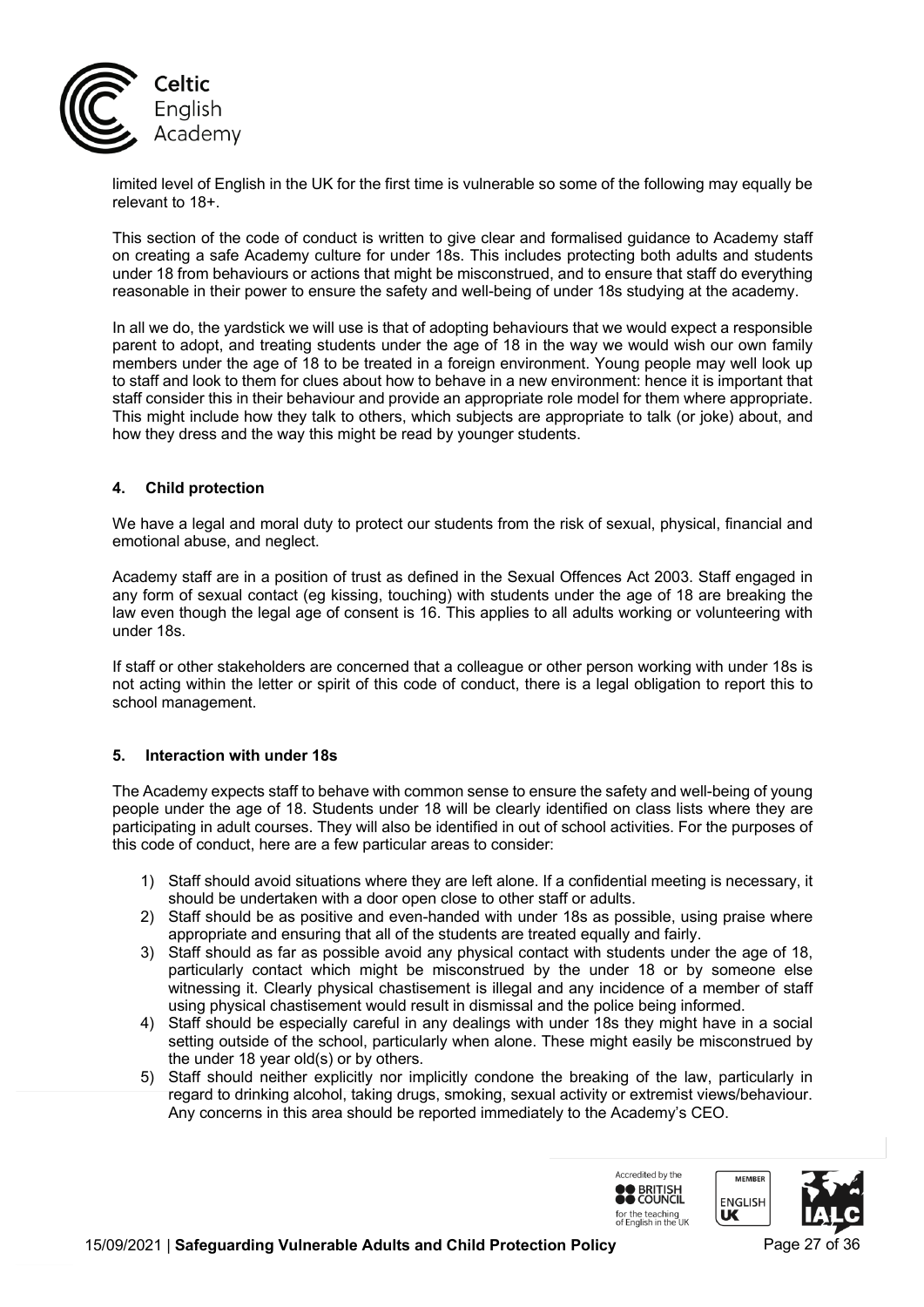

- 6) Any sexual relationship between an adult who has a position of care and responsibility in the school (including temporary summer staff) and an under 18-year-old is illegal.
- 7) On excursions and activities organised by the school, due regard should be given to the risk assessment document and in particular to any special measures adopted for under 18s on that trip. In general, it should always be ensured that under 18s are with at least 2 other people at all times, and, if necessary, with the member of staff leading the trip.
- 8) Staff should wear their lanyard at all times when working in or for the school. This is so that all students, but particularly under 18s, can identify members of staff

#### **6. IT, the internet, social networks and other technology**

While access to the internet and phones are wonderful ways for young people to stay in touch with their friends and family, they also provide opportunities for abuse and inappropriate behaviour. In particular, there are risks to young people through cyber bullying (possibly by their peers), exposure to radical/extremist views, grooming by adult sexual predators, and downloading of illegal or copyrighted materials and possibly computer viruses. The Academy has therefore established the following guidelines:

- 1) Staff should not as a matter of course give out their personal mobile number, email address, Facebook contact details to students, especially to those under 18. The exceptions to this may be if a member of staff is carrying out CEA business – for example, taking a group of students out of Academy and for safety concerns they give all students their number. CEA can provide official email addresses for staff, to receive homework for example. If Facebook is used for CEA business, for example a 'closed group' for an exam course, then set up a separate account and advise your line manager.
- 2) Inappropriate access to websites should be reported to the CEO. Inappropriate websites include pornographic sites, excessively violent videos and games, websites promoting extremist/terrorist views and some age inappropriate social networks and chat rooms. Most inappropriate sites are blocked on the academy's network, but may be accessed by students in a home setting or possibly by bypassing safeguards. Therefore, all staff are asked to be vigilant regarding use of the internet by under 18 year olds, and if there are concerns about content, excessive use or possible grooming or abuse, they should be reported and/or action taken to remove access.
- 3) Where possible, in a homestay access to Wi-Fi should be restricted, particularly after bedtime, to ensure that young students are not distracted and get enough sleep.
- 4) All students are made aware of the school's IT policies at induction and these are displayed prominently in the school and in particular in the computer rooms. Groups of younger learners, for example teens, will have a special session as part of their induction on e-safety.

#### **7. Accommodation specific issues**

Please note: all students under the age of 18 are required to stay with a homestay recruited and inspected by the school, or with a close relative or private fosterer arranged by the parents or guardian of the child. In addition to the above guidelines, homestay providers should be aware of the following areas:

1) Respect the privacy of the individual in their room (including from other children and pets who may live in the household), and in particular always knock and attempt to gain permission to enter the room before entering a bedroom or bathroom.

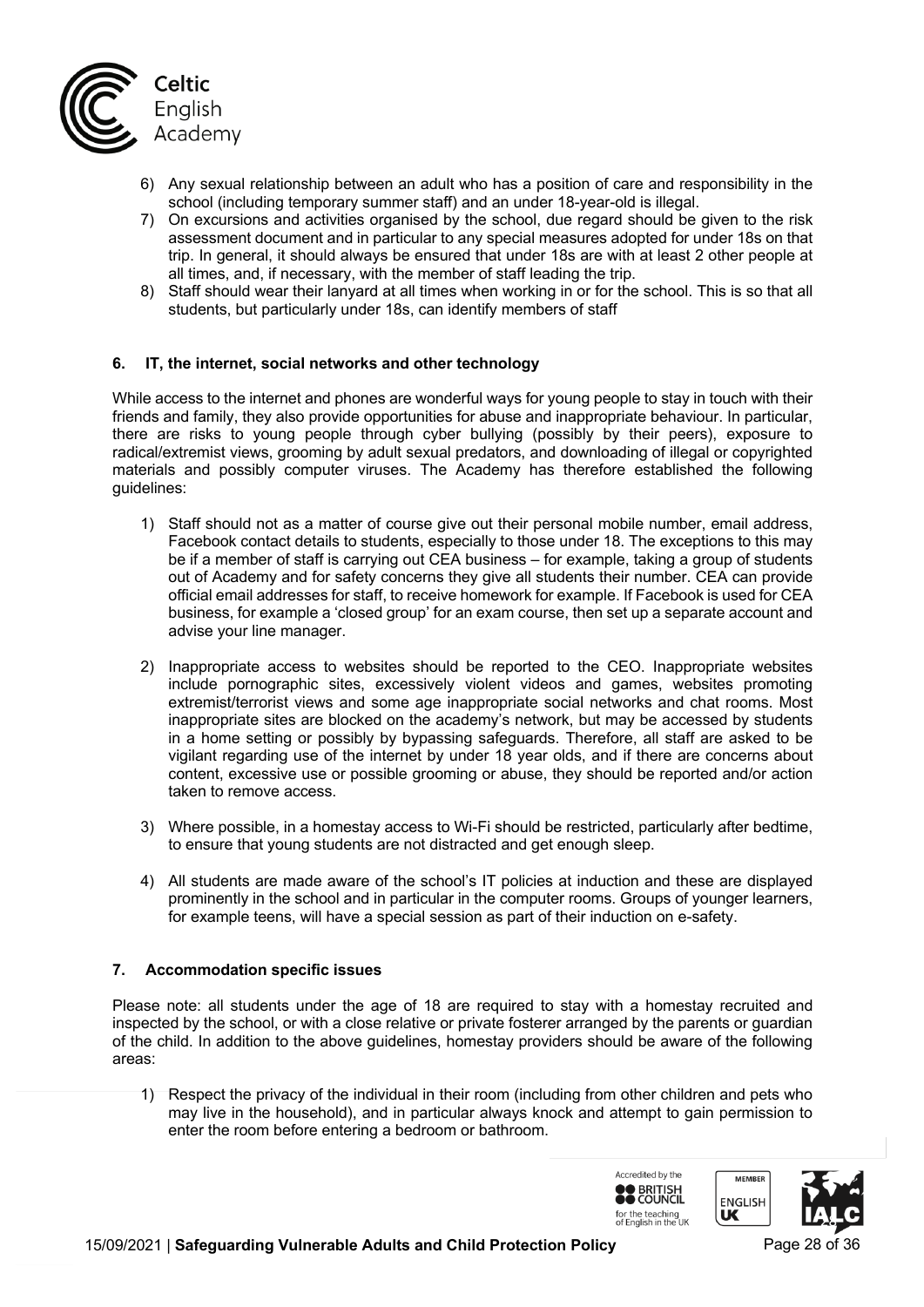

2) Do not allow adults to be alone in a bedroom or bathroom with a child unless the door is open and other adults are present in the house.

# **8. Transport and other contractors**

- 1) All contractors working for the school to transport children and contractors who regularly do work in the school will provide annual written evidence that their staff have been properly DBS checked. If a contractor working in the school is not able to provide this evidence, they will either be supervised or will not be allowed into areas where they might encounter students under the age of 18
- 2) If for any reason a member of staff is required to transport a child in your car or the school minibus:
	- Ensure seatbelts are used, and that children under 16 sit in the back if possible.
	- If you are dropping off children after an event, try to keep a pair of students at the same address as your last drop off: avoid being alone in a car with a child as far as possible.
	- Ensure you have appropriate insurance cover.

### **9. Staff Dress Code**

Please refer our staff handbook.

#### **10. Personal Relationships**

Please refer our staff handbook.

### **11. Publicity and digital content**

In addition to our websites, brochures and promotional materials, digital media has a much greater impact on how the organisation is perceived and can have a significant impact on how a potential client or current stakeholders (e.g. parents, sponsors) regard us. Although we actively encourage digital content (YouTube, Facebook, twitter, Instagram), it is essential that these serve only to enhance the school's reputation with high standards of content and presentation. We also request that any such content that represents the school, should be approved by a line manager and use official CEA channels.

### **12. Socialising with students and clients outside work**

It is part of the nature of our industry that staff, and particularly teaching staff, social organisers and guides, may socialise with students and clients outside of the school setting. In some cases this may be an organised CEA activity. In other cases it may be an informal gathering of, say, a teacher and their main class, or lunch/dinner with a client as part of a marketing event. In all cases, these will be perceived as an CEA event and as such staff should represent CEA in a professional manner and neither explicitly nor implicitly condone the breaking of the law, particularly in regard to drinking alcohol, taking drugs, smoking, sexual activity or extremist views/behaviour. Please see above for guidance with regards to interaction with under-18s.

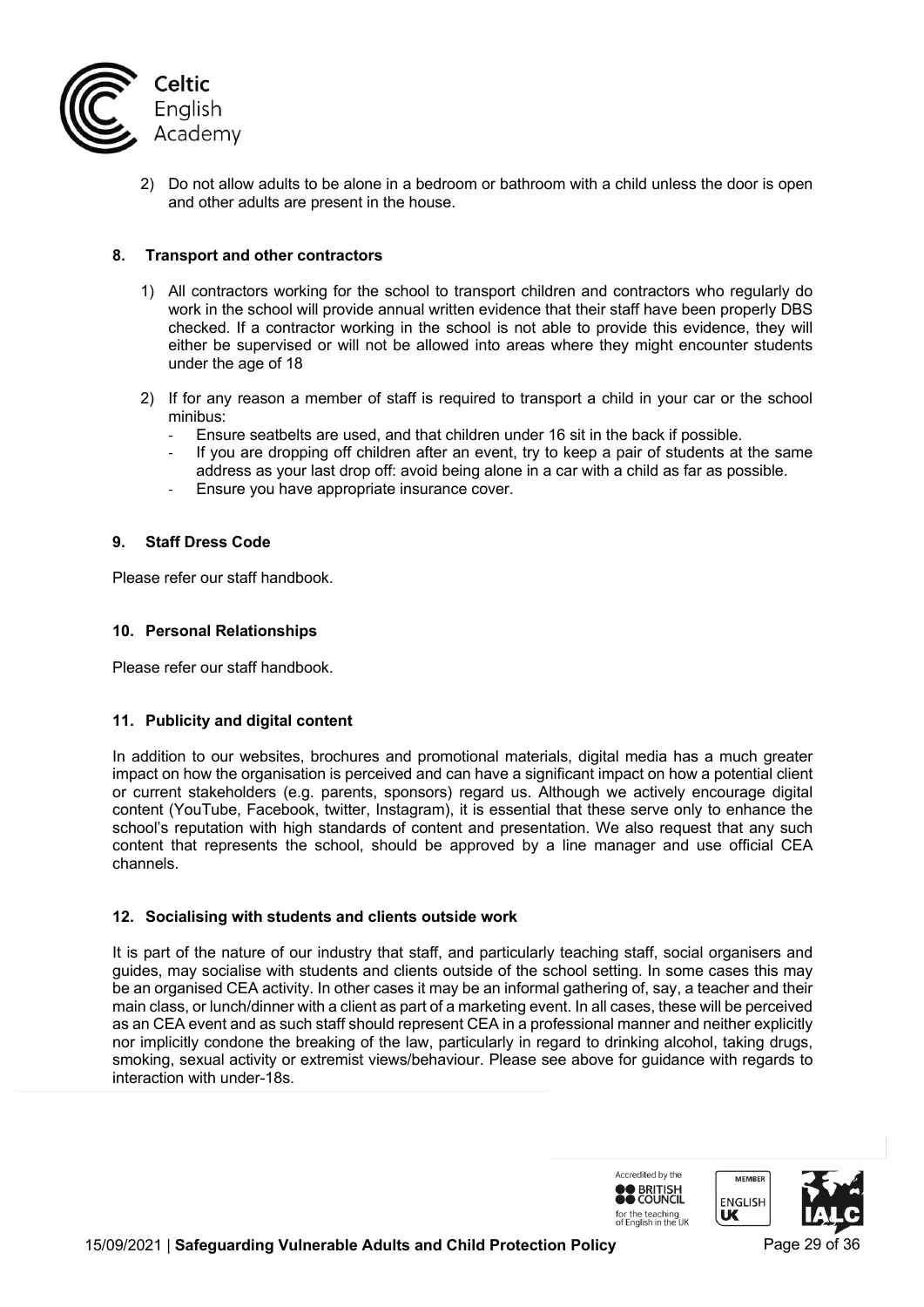

# **13. Misuse of drugs and alcohol**

It would be considered a disciplinary offence for staff or students to be on CEA premises and/or, in the case of staff, carrying out official duties when under the influence of alcohol or non-medically prescribed drugs. If you have good reason to suspect a student of taking/dealing in drugs whether on CEA premises or outside, please advise your line manager who will follow it up through the appropriate channels.

# **14. Harassment and bullying**

In order to achieve a safe, warm, friendly and professional environment for students and members of staff CEA is committed to ensuring that everyone is able to work and to participate in the life of the school without fear of harassment, bullying or intimidation. Everyone at CEA has a part to play by ensuring that their own behaviour, whether intentional or unintentional, does not constitute harassment. CEA will take action against inappropriate behaviour which shows lack of respect for others or which leads people to feel threatened (see Student Disciplinary Policy and Procedure).

### **15. Radicalisation and extremism**

CEA is a multicultural and international community that actively promotes inter-cultural understanding and encourages an appreciation of the different ways we all live, think and learn. We will endeavour to educate students about acceptance and tolerance of a range of views, that people think differently and believe different things, all of which are acceptable as long as these views and beliefs are reasonable and do not extend to hurting or denigrating those with different beliefs.

While this is unlikely at CEA, if anyone in the school suspects that someone is expressing views that might hurt or denigrate those with different beliefs, this should be brought to the Operations Manager's attention so that any action can be considered. This is particularly important if it appears that this person is attempting to radicalise other students with these views. In extreme cases, the Police may need to be notified.

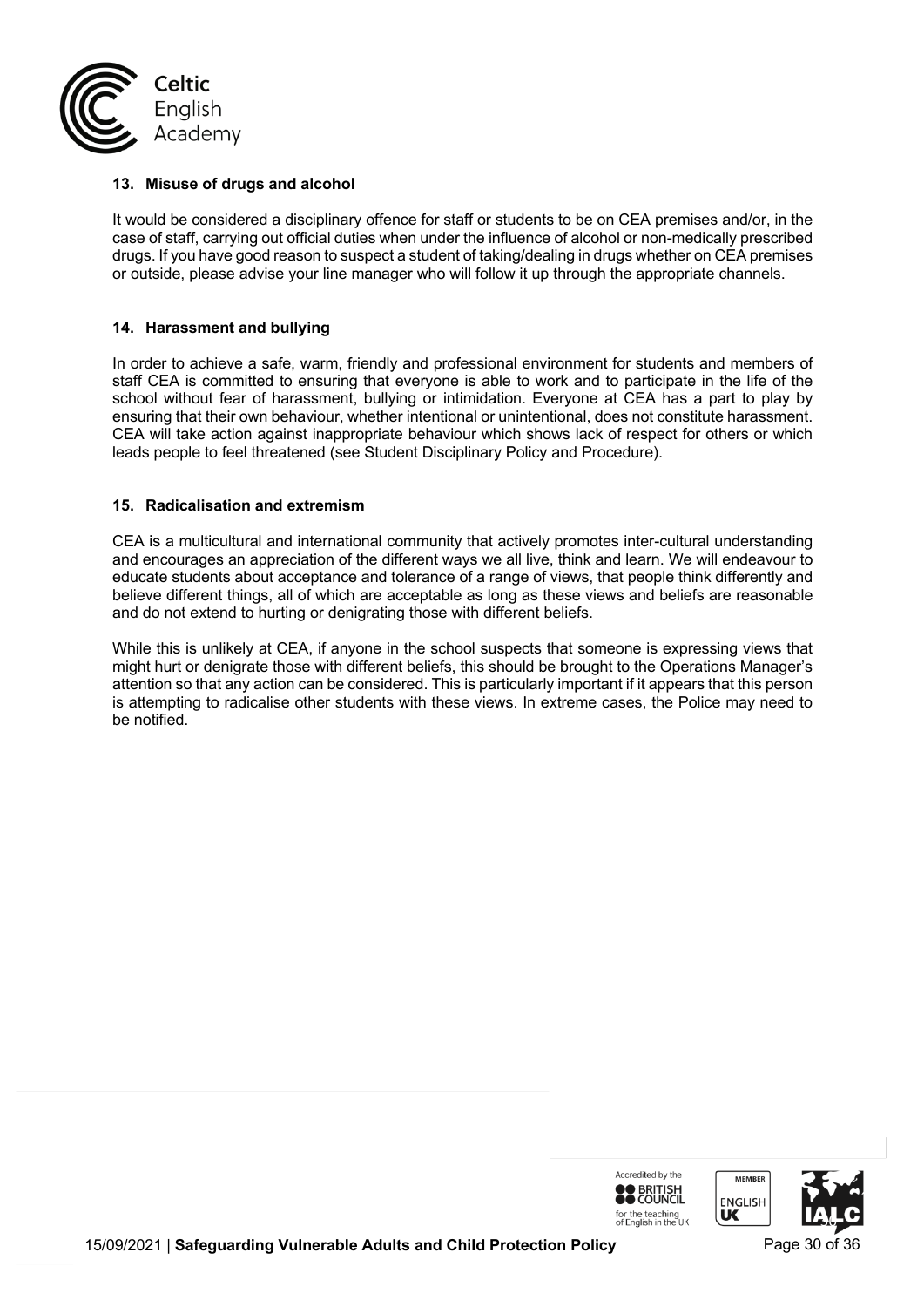

# **PART G: POLICY ON UNDER 16 STUDENTS**

### **1. Introduction**

Our courses and teaching are designed to provide effective training for students who need English for their work, study or travel. We endeavour to treat everyone equally and with respect, understanding that everyone is unique with different needs and different goals.

#### **2. Principles**

On General English, Junior Summer/Winter programme and Examination courses, we reserve the right to accept students who are 15 where they come as part of a group with a leader who will take responsibility for their welfare outside of class times and during activities. Applications from students outside the published age limit are treated on a case by case basis. CEA will accept these bookings for the following reasons:

- These students will already know other members of the group and will already have studied with them at school in their own country. It would therefore be discriminatory to bar such students from studying with their classmates in the UK.
- If the no U16 rule were applied rigidly on the General English, Junior Summer/Winter programme, Examination courses, there could potentially be U16 students who would arrive in the UK with the rest of the group who would then be barred from attending the course. This would raise obvious welfare issues. It is easier to monitor the welfare of these students within the school environment.

CEA practises safer recruitment. All staff are DBS checked and interview and reference requests explore the organisation's and staff member's responsibilities to younger learners. We also accept students aged 12 to 16 in closed groups. In cases where there are students aged under 16, we will take additional safeguarding measures. It is accepted that it is difficult to apply different rules to groups containing members from different age groups. Groups containing members who are both under 16 and over 16 will be judged on a case by case basis, but in all cases the DSL should be satisfied that all arrangements in place do not compromise the safety of any students under 18.

### **3. Private fostering**

Local authority in Cardiff require notification if any person under the age of 16 is placed with a local family for more than 27 nights, and for the homestay family to be registered as a private fosterer. The Academy has a policy of not providing accommodation for any student under the age of 16 for more than 27 nights. Therefore, the Academy does not offer courses to under 16 year olds that require stays of more than 27 nights.

#### **4. Procedure for under 16s**

The booking will only be accepted if the group is accompanied by a Group Leader.

At the Academy:

It is explained to Group Leaders pre-arrival and during their induction that relevant Group Leader(s) must monitor, and be responsible for, any U16 student in their group during breaks and lunch times and after lessons finish. (N.B. Common areas of the school are regularly patrolled by Academic Management during these times.)

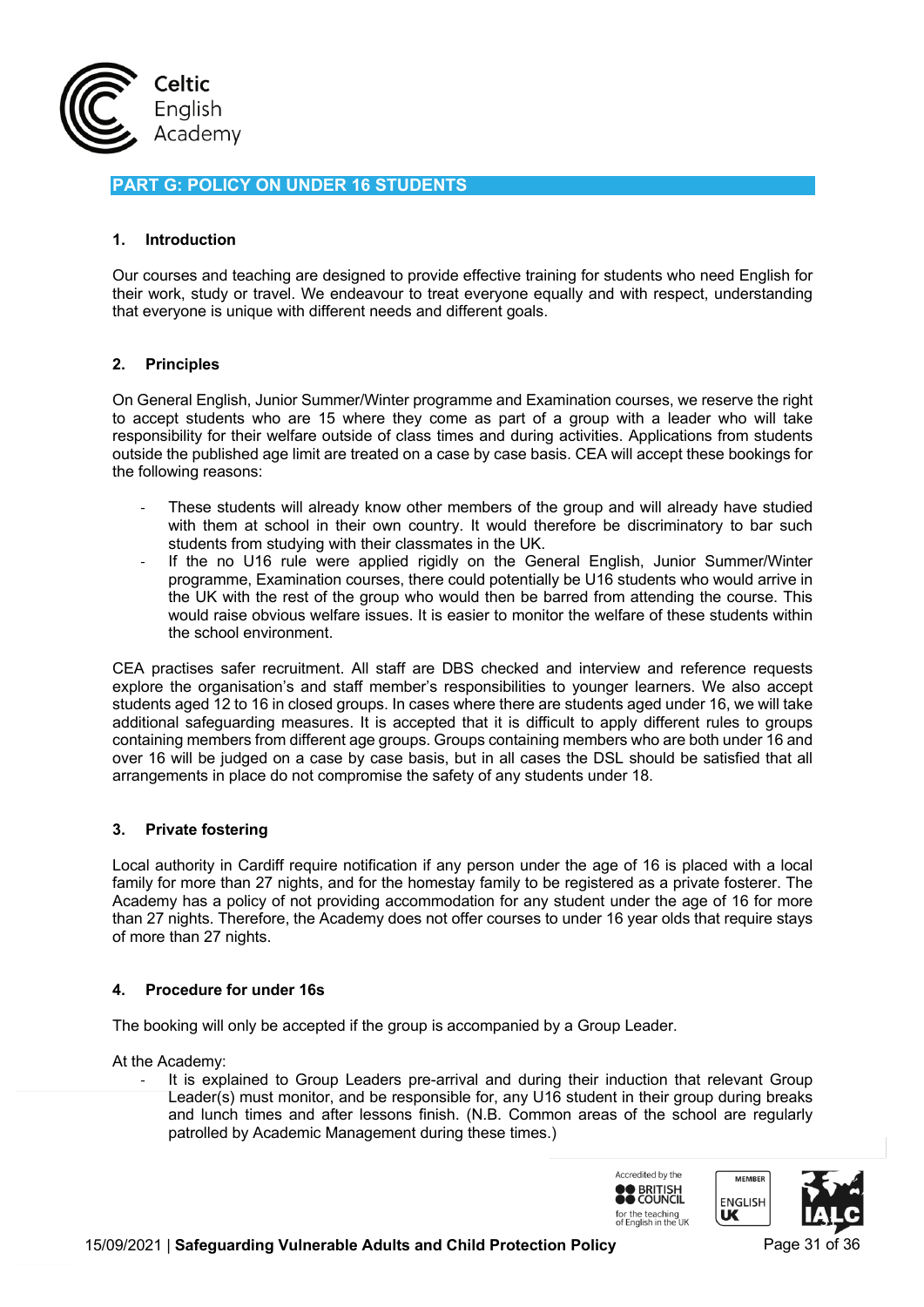

- Weekly starters highlight the list of all U16 students enrolling on the following week
- As part of their induction on the first morning all U16 students receive additional information about their welfare ad ensuring their safety. They are introduced to the Operations Manager and given advice about who to speak to if they have concerns.
- Closed groups of U16 students are required to use the Academy's transfer service which ensures they are assisted with safe arrival and departure, unless it can be demonstrated to the satisfaction of the DSL (and documented) that appropriate alternative safe arrangements are in place.
- Induction/welcome are talks tailored to their group. They may also have separate social activities.
- Groups of students under the age of 16 normally follow a slightly different timetable to main academy students so that break times do not overlap with the adult students who are in the academy at the same time.
- All students under 16 wear orange lanyards so they can be readily identified at all times. (staff: black / 18+: blue)
- It is illegal for young people under 16 to smoke in public, and this will be enforced by the Academy.

In class:

- When placing new students into class, the DoS/ADoS will take age as well as level into account. Where possible closed classes with under 16s will be placed separate from adult students, in a different building or on a different floor.
- Teachers are made aware of any student who is under 16 (U16 students are clearly marked on class registers with their age and highlighted in yellow).
- Teachers ensure that all class activities, and materials used, are age-appropriate for all class members. Materials refers to course books, supplementary materials, videos, online materials, and any realia brought in by the teacher or other students in the class. The aim is to make sure that U16 students are not exposed to inappropriate materials and where there are 18+ students, they do not feel that they are not studying in an adult class. Unsuitable materials may include, but are not limited to, materials which
	- Contain overly sexual references
	- Contain violence
	- Include the use of language which may cause offence
- With pair and group work, teachers will take account of the ages and maturity of students working together, matching students appropriately and ensuring all students are comfortable with their pair/group partners.
- All students are expected to attend all classes while studying at CEA. Attendance is monitored and a record kept of lateness and absence. If a under 16 student does not arrive to their class within the first 15 minutes, the teacher will report this to reception. Reception/ a member of the operations team will then follow up either directly with the student or via their homestay.
- Classes with students under the age of 16 are not allowed to go on class activities out of the Academy.

### After school

- A responsible adult who has been vetted through the school's DBS procedures will always be present overnight in a homestay accommodating a student aged 16 or under. The Academy will ensure that students aged 16 and under are not accommodated with other students aged 18 or over.
- Students under 16 can go out unsupervised on Saturdays and Sundays during the day but the host family needs to be informed of where they are going must not go alone
- Students under 16 cannot go out with friends after dinner unless supervised by a group leader.
- Students under 16 can participate in evening activities organised by the Academy (these normally finish by 9.30-10.00pm) or by group leaders. Students must be accompanied home by a group leader or by taxi. Arrangements are in place for ensuring the safe travel of any

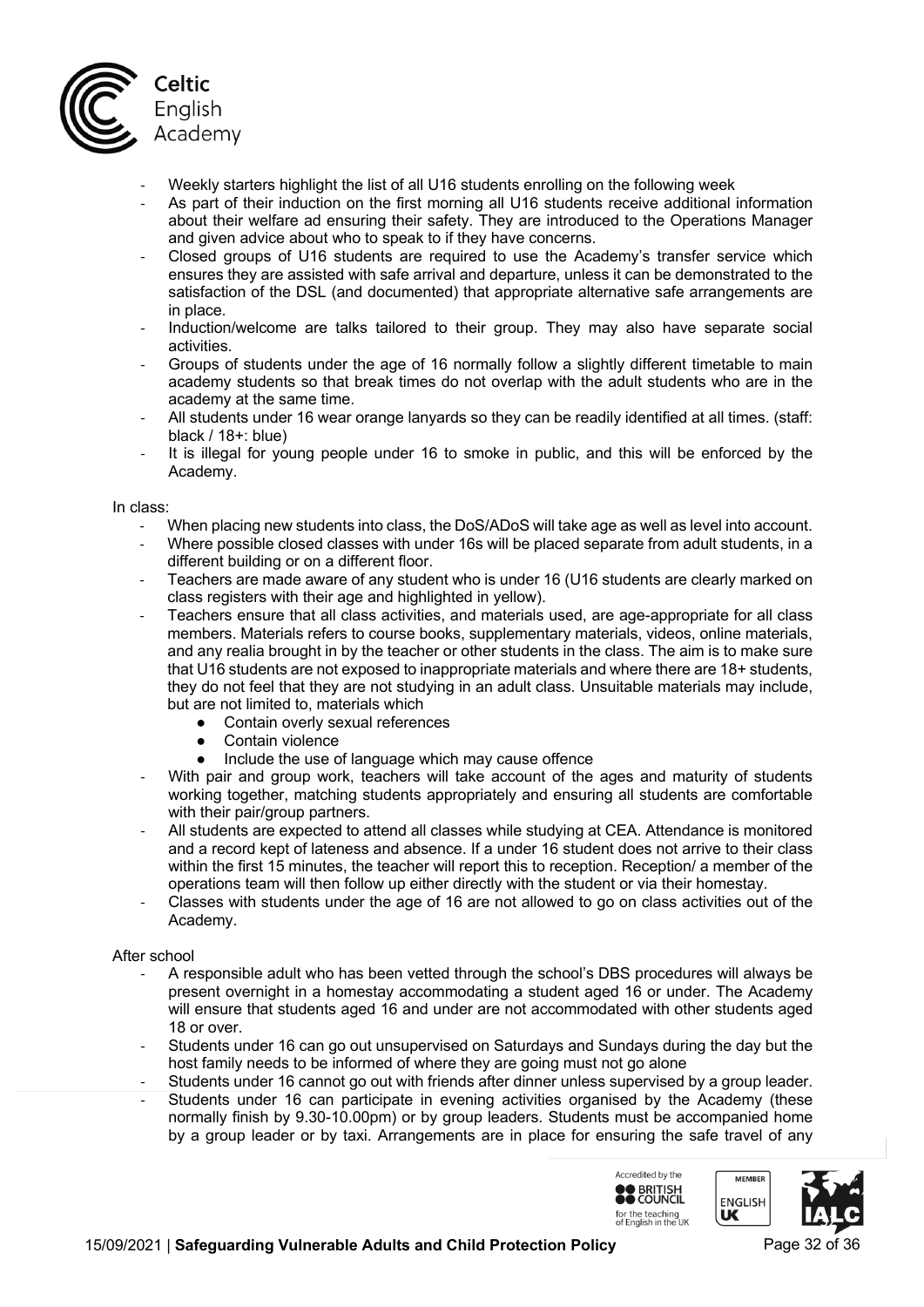

students aged 16 and under when returning to their homestay after an evening event. They will return either by taxi, homestay, or by being escorted to the bus station by academy staff.

- A student under the age of 16 who is unwell will not be left unsupervised: if the homestay is unable to care for the student, the student will be looked after in academy.
- Students under 16 or on the Summer/winter programme would normally be placed in a shared homestay address and travel together to academy on public transport, or on foot or a lift from the homestay. If such a student is placed in a single homestay room, he/she will be placed close to other students who can travel back together.
- For students under the age of 16, or any student studying on the Summer/winter programme, the cost of any excursion programme offered will be included in the overall course fee.

### **5. Additional provisions in place for students under 13 (or for groups containing students under 13)**

The school would only accept these groups in exceptional circumstances agreed by the Chief Executive Officer. Special supervision arrangements are made for students under the age of 13 during break times: usually the group leader will be expected to monitor and be present with these students outside of class time and in particular if they wish to go into the city centre.

Any students under 13 are only accepted in the academy if it is agreed that they will be escorted to and from the homestay by minibus, taxi or by the homestay. The cost of this will be passed on as part of the course fee.

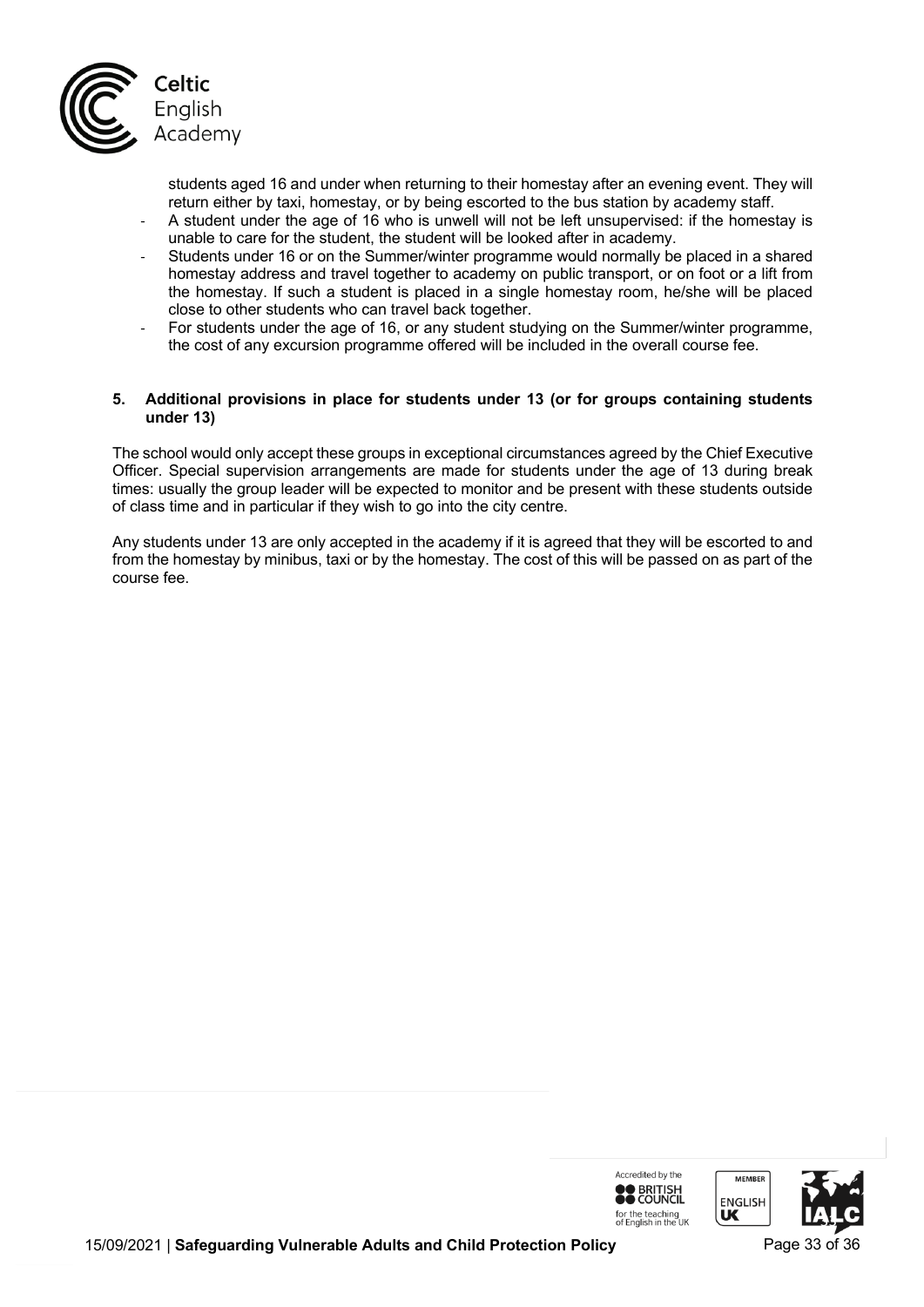

# **APPENDICES**

### **APPENDIX 1 – Reference Failure Procedure (7. Recruitment)**

#### **Introduction**

At the point of employment at Celtic English Academy, all employees are required to provide at least two references. This policy outlines the procedure to be followed should a reference be returned with less than satisfactory answers.

#### **Procedure**

All discussions relating to references must take place after the selection process has been completed and may involve the Chief Executive Officer and Designated Safeguarding Lead (DSL), where there is a potential safeguarding issues and/or the employee's line manager.

As part of the decision-making process they will normally meet with the individual; the aim of this meeting will be to obtain further information and to achieve a structured, well-managed, open and honest discussion between the two/three parties.

#### **Poor reference considerations**

The suitability for employment of a person with a poor referenced will clearly vary, depending upon the nature of the job and the details. The decision should be made on the based on the information provided by the referee and after a discussion with the new employee. Dependant on the reason for the poor reference the following job-related factors should be taken into account:

- Does the post involve direct contact with students or the public?
- What level of supervision will the post-holder receive?
- What level of trust is involved? Will the nature of the job present any opportunities for the post-holder to re-offend in the place of work?
- Does the post involve any direct responsibility for finance or items of value?
- Does the post involve any contact with under 18s or other vulnerable groups?

The assessment is also likely to include consideration of the following factors relating to the individual's poor reference:

- The seriousness of the poor reference and relevance to the safety of other employees, students, research subjects, the public etc.
- Relevant information offered by the applicant about the circumstances
- The degree of remorse, or otherwise, expressed by the applicant, and their motivation to change

Having considered carefully and thoroughly all these matters, and obtained any further information from relevant bodies such as the Local Safeguarding Children Board or probation service, a decision can then be taken as to whether the individual should be appointed. If the decision is not to appoint, a letter will be sent to the individual confirming the reasons for this decision.

The above process will also be followed in the event of a poor reference coming to light after the formal offer of employment has been made or during employment. In such cases the company would reserve the right to withdraw the offer of appointment where appropriate or terminate employment.

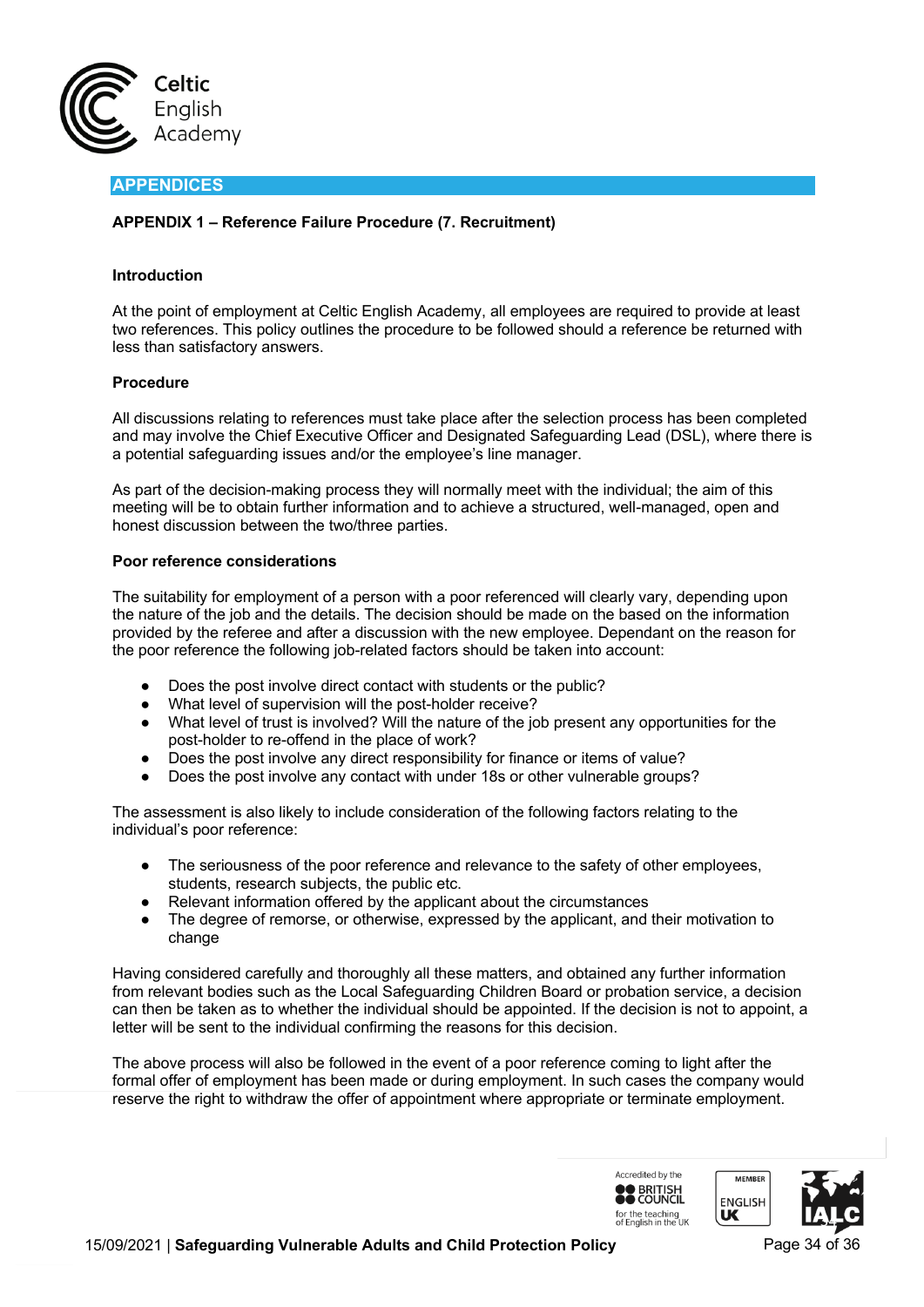

# **APPENDIX 2 – DBS Failure Procedure (7. Recruitment)**

#### **Introduction**

At the point of employment at Celtic English Academy, all employees with substantial access to under 18s must apply for an enhanced Disclosure and Barring Service (DBS) check. If awaiting the outcome of a DBS check or in the rare case that a DBS is not necessary, the employee must fill in a selfdeclaration form. This policy outlines the procedure to be followed should a check be returned with a conviction or an employee self-declares a conviction.

#### **Procedure**

All discussions relating to convictions must take place after the selection process has been completed and will involve the Chief Executive Officer, Designated Safeguarding Lead (DSL) and the employee's line manager. As part of the decision-making process they will normally meet with the individual; the aim of this meeting will be to obtain further information and to achieve a structured, well-managed, open and honest discussion between the three parties.

#### **Criminal Record Considerations**

T

he suitability for employment of a person with a criminal record will clearly vary, depending upon the nature of the job and the details and circumstances of any convictions. The decision should be made on the basis of a risk assessment to enable the applicant's criminal record and circumstances to be assessed in relation to the tasks he or she will be required to perform and the circumstances in which the work is to be carried out. Any convictions which are for a road traffic offence for which the individual received a fixed penalty fine with a maximum of three penalty points should be disregarded, unless driving is a core activity of the post.

The following job-related factors should be taken into account:

- Does the post involve direct contact with students or the public?
- What level of supervision will the post-holder receive?
- What level of trust is involved? Will the nature of the job present any opportunities for the post-holder to re-offend in the place of work?
- Does the post involve any direct responsibility for finance or items of value?
- Does the post involve any contact with under 18s or other vulnerable groups?

The assessment is also likely to include consideration of the following factors relating to the individual's offence(s):

- The seriousness of the offence(s) and relevance to the safety of other employees, students, research subjects, the public etc;
- The length of time since the offence(s) occurred;
- Relevant information offered by the applicant about the circumstances that led to the offence(s) being committed, for example the influence of domestic or financial difficulties;
- The degree of remorse, or otherwise, expressed by the applicant, and their motivation to change;
- Whether the offence was a one-off, or part of a history of offending;
- Whether the applicant's circumstances have changed since the offence(s) was committed, making re-offending less likely;
- Whether the offence has since been decriminalised.

Having considered carefully and thoroughly all these matters, and obtained any further information from relevant bodies such as the Local Safeguarding Children Board or probation service, a decision can